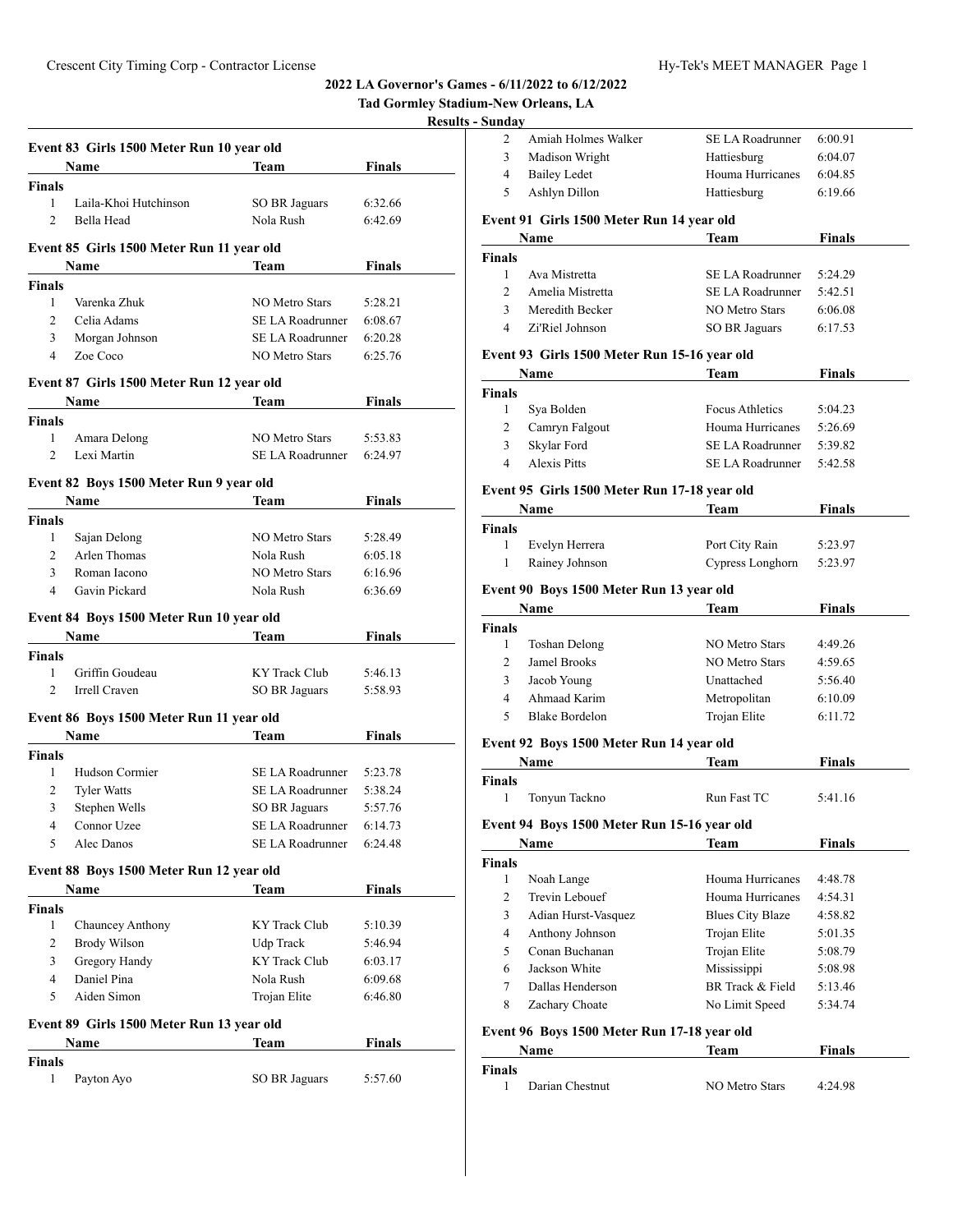| <b>Tad Gormley Stadium-New Orleans, LA</b> |
|--------------------------------------------|
| <b>Results - Sunday</b>                    |

# **Finals ... (Event 96 Boys 1500 Meter Run 17-18 year old)**

|   | <b>Name</b>         | <b>Team</b>      | Finals  |
|---|---------------------|------------------|---------|
|   | Jack Collins        | Holmes Speed     | 4:34.10 |
|   | Landen Schillage    | SE LA Roadrunner | 4:42.04 |
| 4 | Joshua Hampton      | Mississippi      | 5:07.88 |
|   | Emile Haelan Vii    | Trojan Elite     | 5:10.10 |
| 6 | Ryan Buckner II     | West Georgia     | 5:18.03 |
|   | <b>Timothy Reed</b> | KY Track Club    | 6:06.32 |

#### **Event 3 Girls 100 Meter Dash 7 & under**

| <b>Name</b>   |                  | Team                 | <b>Finals</b> |  |
|---------------|------------------|----------------------|---------------|--|
| <b>Finals</b> |                  |                      |               |  |
|               | Meilani Hing     | Trojan Elite         | 17.03         |  |
| 2             | Zamaya Shephard  | NO Metro Stars       | 17.20         |  |
| 3             | Raygen Jarrell   | Next Generation      | 17.61         |  |
| 4             | Kylie Williams   | <b>SO BR Jaguars</b> | 17.63         |  |
| 5             | Camryn Cammon    | St John Legends      | 17.84         |  |
| 6             | Nahla Jeanpierre | KY Track Club        | 18.48         |  |

#### **Event 4 Boys 100 Meter Dash 7 & under**

| <b>Name</b>   |                      | Team             | Finals |  |
|---------------|----------------------|------------------|--------|--|
| <b>Finals</b> |                      |                  |        |  |
|               | James Hills Jr       | <b>SACS</b>      | 14.30  |  |
| $\mathcal{L}$ | Abe Zanders          | Trojan Elite     | 15.85  |  |
| 3             | Franklin Wilson, Jr. | BR Track & Field | 16.14  |  |
| 4             | Kameron Banks        | River Parish     | 16.32  |  |
| 5             | Deshawn Lewis        | Northshore TC    | 16.52  |  |
| 6             | Anthony Clark III    | M&M Track & Fiel | 16.73  |  |
| 7             | Anthony Boudreaux    | KY Track Club    | 16.88  |  |
| 8             | Kyrie Mcguffery      | River Parish     | 16.93  |  |

## **Event 5 Girls 100 Meter Dash 8 year old**

| Name          |                 | Team                   | <b>Finals</b> |  |
|---------------|-----------------|------------------------|---------------|--|
| <b>Finals</b> |                 |                        |               |  |
|               | Natari Mc Gee   | <b>SO BR Jaguars</b>   | 15.23         |  |
| 2             | Kaiden Rainey   | Speed Dynamics         | 16.21         |  |
| 3             | Cali Clemons    | West Georgia           | 16.57         |  |
| 4             | Jimerson Smith  | Sprint Nola            | 16.65         |  |
| 5             | Brooklynn Jones | <b>Focus Athletics</b> | 16.96         |  |
| 6             | Marleigh Bell   | LA Storm               | 17.27         |  |
|               | Sydney Hall     | Speed Dynamics         | 17.35         |  |

# **Event 6 Boys 100 Meter Dash 8 year old**

|        | Name                | Team                 | <b>Finals</b> |
|--------|---------------------|----------------------|---------------|
| Finals |                     |                      |               |
| 1      | Ty Walker           | <b>SO BR Jaguars</b> | 14.34         |
| 2      | Bradley Sylve Jr    | <b>SACS</b>          | 14.81         |
| 3      | Floyd Blue          | Unattached           | 15.10         |
| 4      | Jace Hubbert        | KY Track Club        | 15.21         |
| 5      | Terrell Harris Jr   | <b>SACS</b>          | 15.25         |
| 6      | Reginald Talbert Jr | M&M Track & Fiel     | 15.85         |
|        | Brandon Darden      | M&M Track & Fiel     | 16.24         |

# **Event 7 Girls 100 Meter Dash 9 year old**

|               | Name         | Team          | <b>Finals</b> |  |
|---------------|--------------|---------------|---------------|--|
| <b>Finals</b> |              |               |               |  |
|               | Tyler Parker | SO BR Jaguars | 14.42         |  |

| . |                 |                |       |
|---|-----------------|----------------|-------|
|   | Paige Robinson  | Speed Dynamics | 14.82 |
|   | Cali Smith      | NO Metro Stars | 14.83 |
| 4 | Marley Joseph   | NO Metro Stars | 14.90 |
| 5 | Maur'Ziyah Bass | R.A.D.L. Track | 15.39 |
| 6 | Jade Kaywood    | Nola Rush      | 15.45 |
|   | Pyper Anderson  | Nola Rush      | 15.57 |
|   |                 |                |       |

## **Event 8 Boys 100 Meter Dash 9 year old**

|               | Name             | Team                   | <b>Finals</b> |  |
|---------------|------------------|------------------------|---------------|--|
| <b>Finals</b> |                  |                        |               |  |
|               | Kyron Bussey     | <b>SACS</b>            | 13.83         |  |
| 2             | Daniel Taylor    | <b>Focus Athletics</b> | 14.09         |  |
| 3             | Jamie Rudesill   | St Charles Strid       | 14.13         |  |
| 4             | Kashton Thompson | Metropolitan           | 14.54         |  |
| 5             | Tevin Griffin Jr | <b>Focus Athletics</b> | 14.63         |  |
| 6             | Micah Gibson     | Run Fast TC            | 14.89         |  |
|               | Kanen Mott       | Sprint Nola            | 15.05         |  |

## **Event 9 Girls 100 Meter Dash 10 year old**

| Name          |                 | Team                   | <b>Finals</b> |  |
|---------------|-----------------|------------------------|---------------|--|
| <b>Finals</b> |                 |                        |               |  |
|               | Ka'Brion Thomas | KY Track Club          | 14.62         |  |
| 2             | Kyndahl Baggies | Hattiesburg            | 14.67         |  |
| 3             | Ni'Ree Thomas   | KY Track Club          | 15.07         |  |
| 4             | Amia Williams   | Metropolitan           | 15.31         |  |
| 5             | Keyara Gallien  | <b>Focus Athletics</b> | 15.36         |  |

## **Event 10 Boys 100 Meter Dash 10 year old**

| Name          |                   | Team                    | Finals |  |
|---------------|-------------------|-------------------------|--------|--|
| <b>Finals</b> |                   |                         |        |  |
|               | Gerrett Anthony   | KY Track Club           | 13.56  |  |
| 2             | Gavin Rogers      | SO BR Jaguars           | 14.09  |  |
| 3             | Kylan Diamond     | KY Track Club           | 14.11  |  |
| 4             | Durwin Skidmore   | <b>Blackburn Expres</b> | 14.17  |  |
| 5             | Dave Clark, II    | <b>SO BR Jaguars</b>    | 14.20  |  |
| 6             | Jahlin Livous     | M&M Track & Fiel        | 14.46  |  |
| 7             | Jakyrien Benjamin | Unattached              | 14.73  |  |
| 8             | Ahsan Muhammad    | Sprint Nola             | 14.78  |  |

#### **Event 11 Girls 100 Meter Dash 11 year old**

| Name          |                   | Team                  | Finals |
|---------------|-------------------|-----------------------|--------|
| <b>Finals</b> |                   |                       |        |
| 1             | Ya'Myri Brown     | Speed Dynamics        | 13.37  |
| $\mathcal{L}$ | Autumn Brown      | <b>SO BR Jaguars</b>  | 13.41  |
| 3             | Ja'Niyah Lewis    | <b>SO BR Jaguars</b>  | 13.59  |
| 4             | Rayna Parker      | River Parish          | 14.11  |
| 5             | Jailah Alexander  | Marrero Trojans       | 14.32  |
| 6             | Lauren Hadrick    | <b>Speed Dynamics</b> | 14.50  |
| 7             | Shirelle Raynesha | Trojan Elite          | 14.76  |
| 8             | Akierney Williams | R.A.D.L. Track        | 15.05  |

#### **Event 12 Boys 100 Meter Dash 11 year old**

|               | Name                 | Team           | <b>Finals</b> |  |
|---------------|----------------------|----------------|---------------|--|
| <b>Finals</b> |                      |                |               |  |
|               | Derwyn Arline        | Speed Dynamics | 13.69         |  |
|               | <b>Byron Coleman</b> | LA Storm       | 13.76         |  |
| 3             | Rokyron Wright       | SO BR Jaguars  | 13.78         |  |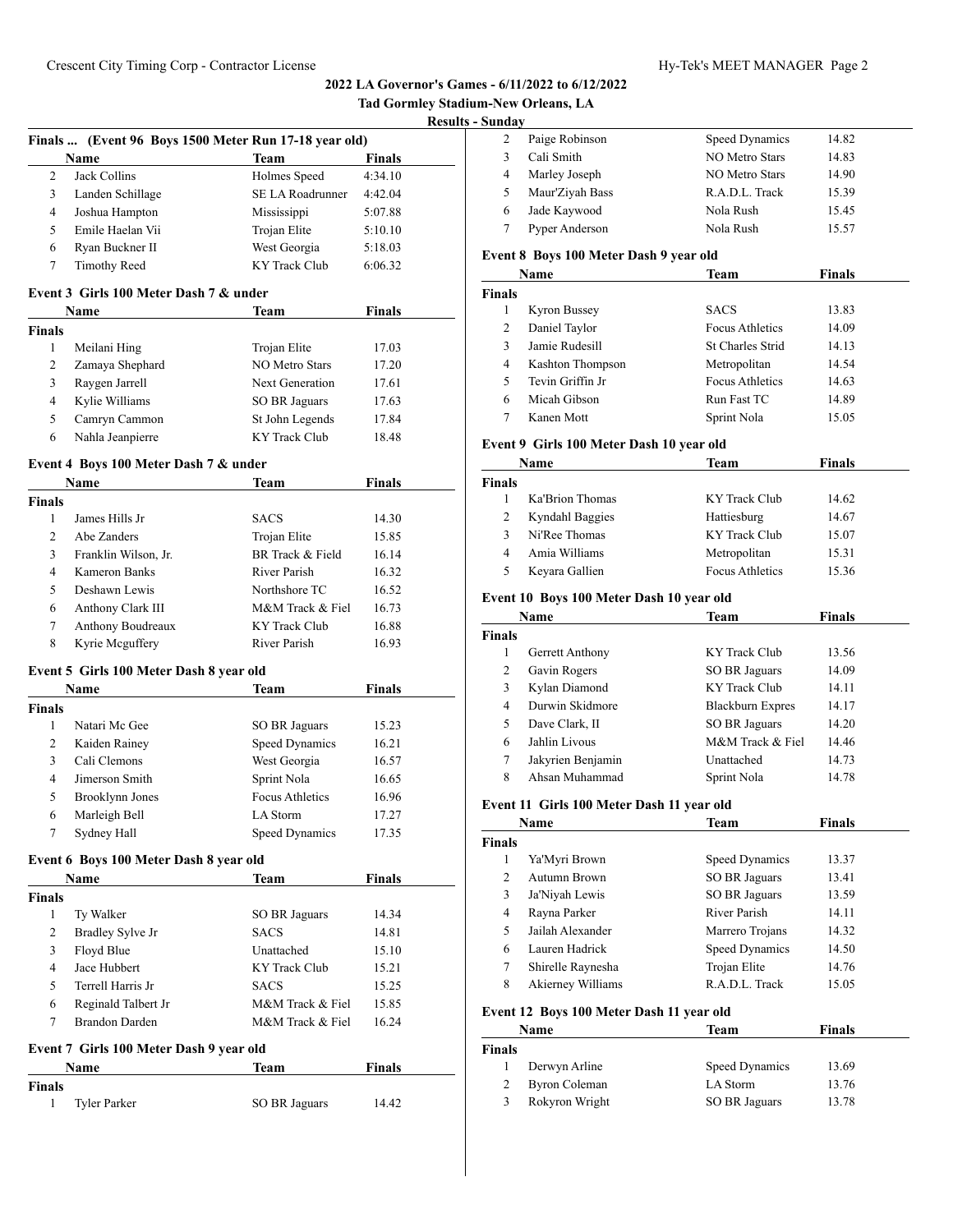|                |                                                    |                       |               | Tad Gormley Stadium-New Orleans, LA |                          |
|----------------|----------------------------------------------------|-----------------------|---------------|-------------------------------------|--------------------------|
|                |                                                    |                       |               | <b>Results - Sunday</b>             |                          |
|                | Finals  (Event 12 Boys 100 Meter Dash 11 year old) |                       |               |                                     | Event 17 Girls 100       |
|                | Name                                               | <b>Team</b>           | <b>Finals</b> |                                     | Name                     |
| $\overline{4}$ | Za'Ben Bolds                                       | Nola Rush             | 14.06         | <b>Finals</b>                       |                          |
| 5              | Te'Jay Tillman                                     | Speed Dynamics        | 14.41         | $\mathbf{1}$                        | Charve Gibso             |
| 6              | Kassius Bell                                       | LA Storm              | 14.43         | 2                                   | <b>Aldany Dupre</b>      |
| 7              | Jamuson Broussard                                  | Focus Athletics       | 14.68         | 3                                   | Jaleyia Woods            |
| 8              | London Johnson                                     | Unattached            | 14.71         | $\overline{4}$                      | Jordyn Mood              |
|                | Event 15 Girls 100 Meter Dash 13 year old          |                       |               | 5                                   | Mi'Leah Harr             |
|                | Name                                               | Team                  | Finals        | 6                                   | Alana Jones              |
| <b>Finals</b>  |                                                    |                       |               | 7                                   | Nyjae Barnes             |
| 1              | Kynnedi Morris                                     | Speed Dynamics        | 12.97         |                                     | <b>Event 18 Boys 100</b> |
| $\overline{2}$ | Dominique Cyprian                                  | LA Storm              | 13.33         |                                     |                          |
| $\overline{3}$ | Kenly Lewis                                        | NO Metro Stars        | 13.39         |                                     | Name                     |
| 4              | <b>Brooklyn Perkins</b>                            | Speed Dynamics        | 13.40         | Finals                              |                          |
| 5              | Laiyla Vaughn                                      | Nola Rush             | 13.42         | $\mathbf{1}$                        | Micah Green              |
| 6              | Rasia Williams                                     | Speed Dynamics        | 13.79         | $\overline{c}$                      | Rayquan Will             |
| $\tau$         | <b>Biore Giles</b>                                 | Nola Rush             | 13.82         | 3                                   | Jaivyn Washir            |
| 8              | Heaven Compton                                     | Speed Dynamics        | 14.24         | 4                                   | Jamahad Rob:             |
|                |                                                    |                       |               | 5                                   | Trezman Rich             |
|                | Event 13 Girls 100 Meter Dash 12 year old          |                       |               | 6                                   | Major Baker              |
|                | Name                                               | Team                  | Finals        | $\tau$                              | Galen Conrad             |
| <b>Finals</b>  |                                                    |                       |               | 8                                   | Landyn House             |
| 1              | Floydasha Dillion                                  | Trojan Elite          | 13.26         |                                     | Event 19 Girls 100       |
| $\overline{2}$ | Kenli Addison                                      | <b>SO BR Jaguars</b>  | 13.49         |                                     | Name                     |
| 3              | Kendyl Black                                       | Mississippi           | 13.57         | Finals                              |                          |
| $\overline{4}$ | Khloe Smith                                        | Mississippi           | 13.73         | $\mathbf{1}$                        | Sade Gray                |
| 5              | Monae Tillman                                      | Nola Rush             | 13.83         | 2                                   | Makeriah Har             |
| 6              | Queen Lewis                                        | LA Storm              | 13.84         | 3                                   | Je'Lizabeth Sa           |
| 7              | Alaiyah Griffin                                    | Trojan Elite          | 14.00         | 4                                   | Lyric Walker             |
| 8              | Nia Zanders                                        | Speed Dynamics        | 14.13         | 5                                   | Jaya Lucas               |
|                | Event 14 Boys 100 Meter Dash 12 year old           |                       |               | 6                                   | Lazariah Garr            |
|                | Name                                               | Team                  | <b>Finals</b> | 7                                   | Zahara Walke             |
| <b>Finals</b>  |                                                    |                       |               | 8                                   | Darryiale Bar            |
| 1              | Cayden Lucien                                      | Run Fast TC           | 12.85         |                                     |                          |
| 2              | Hovan Jasmine                                      | <b>NO Metro Stars</b> | 12.85         |                                     | <b>Event 20 Boys 100</b> |
| 3              | Derrick Bilbo                                      | Sprint Nola           | 13.11         |                                     | Name                     |
| 4              | <b>Bryant Franklin</b>                             | SO BR Jaguars         | 13.25         | Finals                              |                          |
| 5              | Jayden Hatch                                       | SO BR Jaguars         | 13.27         | $\mathbf{1}$                        | Rahji Dennis             |
| 6              | Mason Boyd                                         | <b>SO BR Jaguars</b>  | 13.29         | 2                                   | Jermaine Brov            |
| 7              | Jaikari Harris                                     | West Georgia          | 13.61         | $\mathfrak{Z}$                      | <b>Tanner Spears</b>     |
| 8              | Jeremy Kenny                                       | LA Storm              | 14.04         | $\overline{4}$                      | Jermal Callio            |
|                |                                                    |                       |               | 5                                   | Xayden Hunt              |
|                | Event 16 Boys 100 Meter Dash 13 year old           |                       |               | 6                                   | Alvin Celestin           |
|                | Name                                               | <b>Team</b>           | <b>Finals</b> | 7                                   | Santana Jolla            |
| <b>Finals</b>  |                                                    |                       |               | 8                                   | Mekhi Snipes             |
| $\mathbf{1}$   | <b>Braedon Gautier</b>                             | NO Metro Stars        | 12.35         |                                     | Event 21 Girls 100       |
| $\overline{2}$ | Thomas Brown                                       | LA Storm              | 12.75         |                                     | Name                     |
| 3              | Jacob Scott                                        | <b>SO BR Jaguars</b>  | 12.82         | Finals                              |                          |
| 4              | Drayden Martin-Young                               | Mississippi           | 12.83         | 1                                   | Hailey Ayers             |
| 5              | Carter Hall                                        | Speed Dynamics        | 13.35         | $\overline{c}$                      | Rondisia Will            |
| 6              | Braylon Handy                                      | Metropolitan          | 13.56         | 3                                   | Reese Johnsor            |
| 7              | Matthew Taylor                                     | Mississippi           | 13.57         | $\overline{4}$                      | Jessica Pitche           |
| 8              | Ky'Ron Clark                                       | <b>SO BR Jaguars</b>  | 13.78         | 5                                   | Amairi Ashfo             |
|                |                                                    |                       |               | 6                                   | Simone Caste             |
|                |                                                    |                       |               |                                     |                          |

| Name          |                      | Team                 | <b>Finals</b> |
|---------------|----------------------|----------------------|---------------|
| <b>Finals</b> |                      |                      |               |
|               | Charve Gibson        | R.A.D.L. Track       | 12.84         |
| 2             | <b>Aldany Dupree</b> | <b>SO BR Jaguars</b> | 12.95         |
| 3             | Jaleyia Woods        | KY Track Club        | 12.98         |
| 4             | Jordyn Moody         | Hattiesburg          | 13.10         |
| 5             | Mi'Leah Harris       | <b>SACS</b>          | 13.27         |
| 6             | Alana Jones          | Mississippi          | 13.68         |
| 7             | Nyjae Barnes         | Nola Rush            | 13.76         |

## **Event 18 Boys 100 Meter Dash 14 year old**

| Name   |                    | Team                 | <b>Finals</b> |  |
|--------|--------------------|----------------------|---------------|--|
| Finals |                    |                      |               |  |
|        | Micah Green        | <b>SACS</b>          | 11.85         |  |
| 2      | Rayquan Williams   | LA Storm             | 11.99         |  |
| 3      | Jaivyn Washington  | SO BR Jaguars        | 12.16         |  |
| 4      | Jamahad Robinson   | R.A.D.L. Track       | 12.23         |  |
| 5      | Trezman Richardson | Trojan Elite         | 12.32         |  |
| 6      | Major Baker        | Trojan Elite         | 12.35         |  |
|        | Galen Conrad       | <b>SO BR Jaguars</b> | 12.39         |  |
| 8      | Landyn House       | Mississippi          | 12.51         |  |

## **Event 19 Girls 100 Meter Dash 15-16 year old**

| Name           |                     | Team          | Finals |  |
|----------------|---------------------|---------------|--------|--|
| Finals         |                     |               |        |  |
| 1              | Sade Gray           | SO BR Jaguars | 11.99  |  |
| $\mathfrak{D}$ | Makeriah Harris     | Run Fast TC   | 12.24  |  |
| 3              | Je'Lizabeth Samuels | Nola Rush     | 12.70  |  |
| 4              | Lyric Walker        | Run Fast TC   | 13.01  |  |
| 5              | Jaya Lucas          | Udp Track     | 13.08  |  |
| 6              | Lazariah Garner     | Run Fast TC   | 13.09  |  |
|                | Zahara Walker       | West Georgia  | 13.13  |  |
| 8              | Darryiale Bardell   | Northshore TC | 14.83  |  |

## **Event 20 Boys 100 Meter Dash 15-16 year old**

| Name   |                 | <b>Team</b>      | <b>Finals</b> |  |
|--------|-----------------|------------------|---------------|--|
| Finals |                 |                  |               |  |
|        | Rahji Dennis    | Trojan Elite     | 10.93         |  |
| 2      | Jermaine Brown  | Trojan Elite     | 10.93         |  |
| 3      | Tanner Spears   | SE LA Roadrunner | 11.46         |  |
| 4      | Jermal Callio   | Trojan Elite     | 11.46         |  |
| 5      | Xayden Hunt     | West Georgia     | 11.49         |  |
| 6      | Alvin Celestine | Udp Track        | 11.58         |  |
| 7      | Santana Jolla   | Marrero Trojans  | 11.79         |  |
| 8      | Mekhi Snipes    | Metropolitan     | 13.42         |  |

## **Event 21 Girls 100 Meter Dash 17-18 year old**

| <b>Name</b>   |                     | Team             | <b>Finals</b> |  |
|---------------|---------------------|------------------|---------------|--|
| <b>Finals</b> |                     |                  |               |  |
|               | <b>Hailey Ayers</b> | Cypress Longhorn | 12.16         |  |
| 2             | Rondisia Williams   | <b>SACS</b>      | 12.31         |  |
| ٩             | Reese Johnson       | SE LA Roadrunner | 12.57         |  |
| 4             | Jessica Pitcher     | Run Fast TC      | 12.60         |  |
|               | Amairi Ashford      | <b>SACS</b>      | 12.64         |  |
| 6             | Simone Castelluccio | Unattached       | 12.68         |  |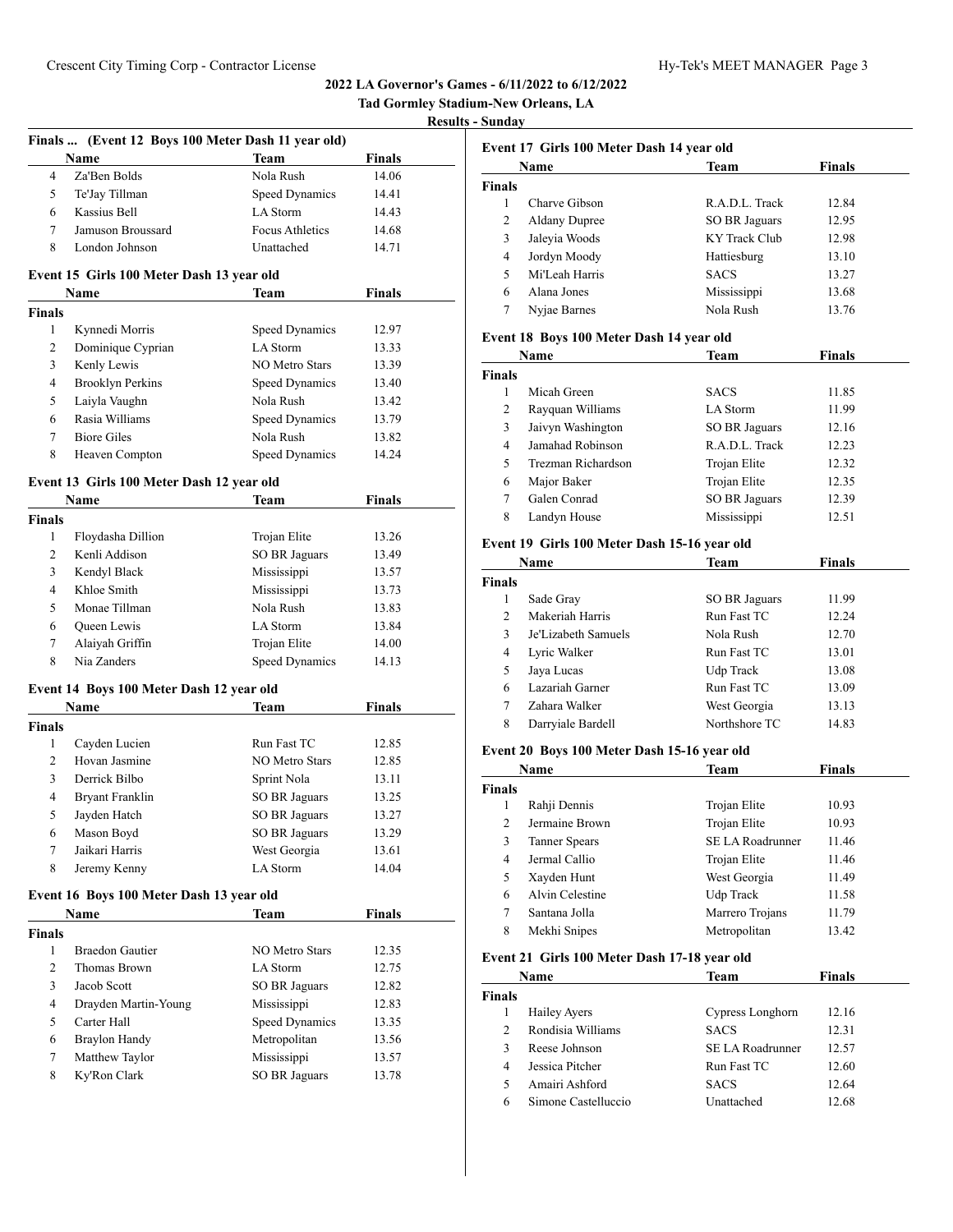| <b>Tad Gormley Stadium-New Orleans, LA</b> |  |  |  |
|--------------------------------------------|--|--|--|
|                                            |  |  |  |

#### **Results - Sunday**

|                | Finals  (Event 21 Girls 100 Meter Dash 17-18 year old) |                         |                 |
|----------------|--------------------------------------------------------|-------------------------|-----------------|
| 7              | <b>Name</b><br>Lauryn Cador                            | Team<br>Run Fast TC     | Finals<br>12.80 |
| 8              | Jada Carter                                            | Trojan Elite            | 12.94           |
|                |                                                        |                         |                 |
|                | Event 22 Boys 100 Meter Dash 17-18 year old            |                         |                 |
|                | Name                                                   | Team                    | <b>Finals</b>   |
| <b>Finals</b>  |                                                        |                         |                 |
| 1              | Darryl George                                          | Run Fast TC             | 10.90           |
| 2              | Kaden Lewis                                            | <b>SACS</b>             | 11.00           |
| 3              | Justin Horne                                           | Trojan Elite            | 11.03           |
| 4              | Gabriel Clement II                                     | Unattached              | 11.07           |
| 5              | Lonnie Tankersley                                      | <b>SE LA Roadrunner</b> | 11.15           |
| 6              | Koen Beavers                                           | Unattached              | 11.16           |
| 7              | <b>J'Marcus Sewell</b>                                 | SO BR Jaguars           | 11.31           |
| 8              | Amiri Franklin                                         | <b>SACS</b>             | 12.10           |
|                | Event 1 Girls 50 Meter Dash 7 & under                  |                         |                 |
|                | Name                                                   | Team                    | Finals          |
| Finals         |                                                        |                         |                 |
| 1              | Meilani Hing                                           | Trojan Elite            | 8.79            |
| 2              | Kylie Williams                                         | SO BR Jaguars           | 8.93            |
| 3              | Ta'Riyah Dart                                          | Mississippi             | 8.97            |
| 4              | Demi Briggs                                            | <b>Speed Dynamics</b>   | 8.99            |
| 5              | Zamaya Shephard                                        | <b>NO Metro Stars</b>   | 8.99            |
| 6              | Raygen Jarrell                                         | <b>Next Generation</b>  | 9.17            |
| 7              | Camryn Cammon                                          | St John Legends         | 9.18            |
|                | Event 2 Boys 50 Meter Dash 7 & under                   |                         |                 |
|                | Name                                                   | Team                    | Finals          |
| <b>Finals</b>  |                                                        |                         |                 |
| 1              | James Hills Jr                                         | <b>SACS</b>             | 7.59            |
| 2              | Abe Zanders                                            | Trojan Elite            | 8.37            |
| 3              | Franklin Wilson, Jr.                                   | BR Track & Field        | 8.45            |
| 4              | <b>Kameron Banks</b>                                   | River Parish            | 8.49            |
| 5              | Legend Hadrick                                         | Speed Dynamics          | 8.51            |
| 6              | Anthony Clark III                                      | M&M Track & Fiel        | 8.72            |
| 7              | Kyrie Mcguffery                                        | River Parish            | 8.76            |
| 8              | Deshawn Lewis                                          | Northshore TC           | 8.97            |
|                | Event 134 Boys 110 Meter Hurdles 15-16 year old        |                         |                 |
|                | Name                                                   | Team                    | Finals          |
| Finals         |                                                        |                         |                 |
| 1              | Jermal Callio                                          | Trojan Elite            | 16.14           |
| $\overline{2}$ | Lance Williams                                         | Sprint Nola             | 18.26           |
| 3              | Antwaine Fain                                          | Hattiesburg             | 19.78           |
| 4              | <b>Tristen Alexander</b>                               | Mississippi             | 20.29           |
| 5              | Kylan White                                            | LA Storm                | 24.23           |
|                | Event 136 Boys 110 Meter Hurdles 17-18 year old        |                         |                 |
|                | Name                                                   | <b>Team</b>             | Finals          |
| <b>Finals</b>  |                                                        |                         |                 |
| 1              | Justin Horne                                           | Trojan Elite            | 14.05           |
| 2              | Javarius Molden                                        | Hattiesburg             | 15.21           |
| 3              | Ayden Brown                                            | Mississippi             | 16.28           |
| $\overline{4}$ | Dakyren Sullivan                                       | Port City Rain          | 16.53           |
|                |                                                        |                         |                 |

| <b>Sunday</b>  |                                                  |                         |               |  |
|----------------|--------------------------------------------------|-------------------------|---------------|--|
| 6              | John Dekle                                       | Port City Rain          | 17.68         |  |
|                | Event 130 Boys 100 Meter Hurdles 13 year old     |                         |               |  |
|                | Name                                             | Team                    | Finals        |  |
| Finals         |                                                  |                         |               |  |
| 1              | Matthew Taylor                                   | Mississippi             | 19.16         |  |
| $\overline{c}$ | Ahmaad Karim                                     | Metropolitan            | 21.27         |  |
|                | Event 132 Boys 100 Meter Hurdles 14 year old     |                         |               |  |
|                | Name                                             | Team                    | <b>Finals</b> |  |
| <b>Finals</b>  |                                                  |                         |               |  |
| 1              | Jaivyn Washington                                | SO BR Jaguars           | 14.56         |  |
| 2              | <b>Ayden Gonzales</b>                            | Holmes Speed            | 17.26         |  |
| 3              | Landyn House                                     | Mississippi             | 17.62         |  |
| 4              | Wendell Riggins III                              | LA Storm                | 22.02         |  |
|                | Event 133 Girls 100 Meter Hurdles 15-16 year old |                         |               |  |
|                | Name                                             | Team                    | <b>Finals</b> |  |
| <b>Finals</b>  |                                                  |                         |               |  |
| 1              | Makeriah Harris                                  | Run Fast TC             | 14.37         |  |
| 2              | Jen Booker                                       | Cypress Longhorn        | 17.54         |  |
| 3              | <b>Addilyn Dufrene</b>                           | Houma Hurricanes        | 18.53         |  |
| 4              | Remi Cousin                                      | <b>NO Metro Stars</b>   | 18.53         |  |
| 5              | Ciera Cammon                                     | St John Legends         | 20.38         |  |
| 6              | Nevaeh Bates                                     | St John Legends         | 24.07         |  |
| $\sim$         | Maicie Broussard                                 | <b>SE LA Roadrunner</b> | DQ            |  |
|                |                                                  |                         |               |  |
|                | Event 135 Girls 100 Meter Hurdles 17-18 year old |                         |               |  |
|                | Name                                             | Team                    | Finals        |  |
| <b>Finals</b>  |                                                  |                         |               |  |
| 1              | An'Janae Latchinson                              | Mississippi             | 15.47         |  |
| 2              | Don'Janae Mansion                                | Sprint Nola             | 16.75         |  |
| 3              | Kayla Wells                                      | <b>SE LA Roadrunner</b> | 17.32         |  |
| 4              | Shannen Alack                                    | <b>SE LA Roadrunner</b> | 17.37         |  |
| 5              | Ro'Niya Matthews                                 | SE LA Roadrunner        | 17.81         |  |
| 6              | Jakayla Sanders                                  | Cypress Longhorn        | 18.07         |  |
| 7              | Sophie Stein                                     | <b>NO Metro Stars</b>   | 18.24         |  |
| 8              | Sincere Wilson                                   | Run Fast TC             | 20.22         |  |
|                | Event 129 Girls 100 Meter Hurdles 13 year old    |                         |               |  |
|                | <b>Name</b>                                      | Team                    | <u>Finals</u> |  |
| <b>Finals</b>  |                                                  |                         |               |  |
| 1              | Kaitlyn Byrd                                     | Sprint Nola             | 18.75         |  |
| $\overline{2}$ | <b>Biore Giles</b>                               | Nola Rush               | 19.28         |  |
| 3              | Amiah Holmes Walker                              | SE LA Roadrunner        | 19.43         |  |
| 4              | Brea Evans                                       | Nola Rush               | 19.62         |  |
| 5              | Evan Moller                                      | Nola Rush               | 20.06         |  |
|                |                                                  |                         |               |  |
| 6              | Jada Recasner                                    | NO Metro Stars          | 20.24         |  |
| 7              | Aspen Dillon                                     | Hattiesburg             | 20.69         |  |
| 8              | Chani Cammon                                     | St John Legends         | 20.95         |  |
| 9              | Portlynn Simon                                   | Metropolitan            | 21.43         |  |
| 10             | Demi Simon                                       | Metropolitan            | 21.99         |  |
| 11             | Kole 2 Johnson                                   | Holmes Speed            | 21.99         |  |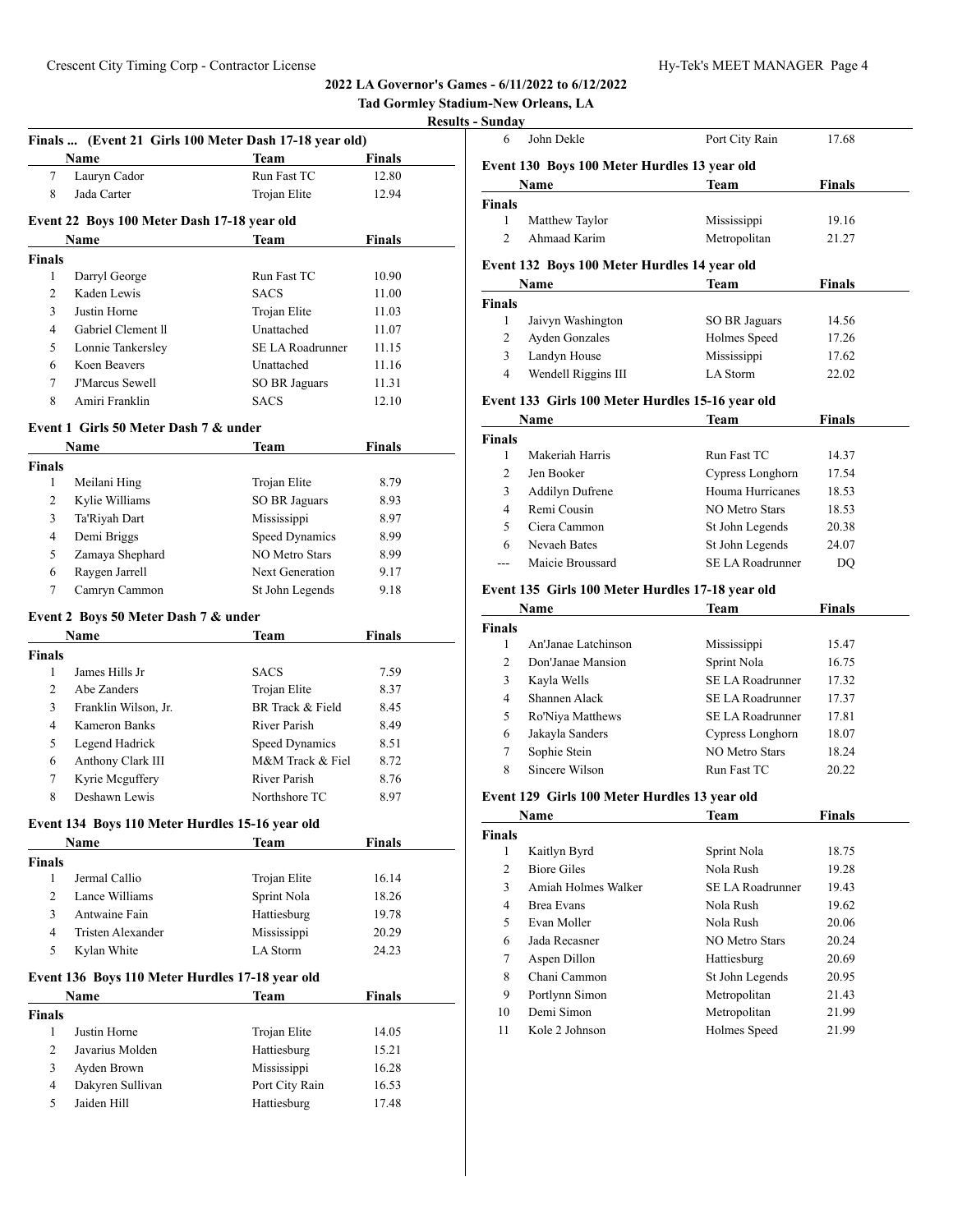# **Tad Gormley Stadium-New Orleans, LA**

## **Results - Sunday**

|                | Event 131 Girls 100 Meter Hurdles 14 year old |                         |               |
|----------------|-----------------------------------------------|-------------------------|---------------|
|                | Name                                          | Team                    | <b>Finals</b> |
| <b>Finals</b>  |                                               |                         |               |
| 1              | Dynasty Wilfred                               | Run Fast TC             | 16.84         |
| $\overline{2}$ | Rylie Lawrence                                | Sprint Nola             | 18.29         |
| 3              | Marley Duplessis                              | NO Metro Stars          | 18.34         |
| 4              | Olivia Crusta                                 | <b>SE LA Roadrunner</b> | 19.28         |
| 5              | Sophia Briscoe                                | Nola Rush               | 19.39         |
| 6              | <b>Madison Rogers</b>                         | Sprint Nola             | 20.57         |
| 7              | Cailynn Williams                              | Mississippi             | 21.89         |
|                | Event 125 Girls 80 Meter Hurdles 11 year old  |                         |               |
|                | Name                                          | Team                    | Finals        |
| <b>Finals</b>  |                                               |                         |               |
| $\mathbf{1}$   | Rayna Parker                                  | River Parish            | 17.01         |
| $\overline{c}$ | Ana Rossi                                     | <b>NO Metro Stars</b>   | 19.88         |
| 3              | Zoe Coco                                      | <b>NO Metro Stars</b>   | 20.41         |
|                | Event 127 Girls 80 Meter Hurdles 12 year old  |                         |               |
|                | <b>Name</b>                                   | Team                    | <b>Finals</b> |
| Finals         |                                               |                         |               |
| 1              | Nyla Flowers                                  | Hattiesburg             | 13.32         |
| 2              | Judawn Porter                                 | Hattiesburg             | 14.05         |
| 3              | Keia'Ly Thompson                              | Trojan Elite            | 14.19         |
| $\overline{4}$ | <b>Oueen</b> Lewis                            | LA Storm                | 20.59         |
| 5              | Rhielle Smith                                 | <b>NO Metro Stars</b>   | 21.48         |
|                | Event 126 Boys 80 Meter Hurdles 11 year old   |                         |               |
|                | Name                                          | Team                    | Finals        |
| <b>Finals</b>  |                                               |                         |               |
| 1              | Rokyron Wright                                | SO BR Jaguars           | 13.79         |
| $\overline{c}$ | Jamuson Broussard                             | Focus Athletics         | 15.26         |
| 3              | Kayden Helaire                                | Focus Athletics         | 16.15         |
| $\overline{4}$ | Alec Danos                                    | SE LA Roadrunner        | 17.80         |
|                | Event 128 Boys 80 Meter Hurdles 12 year old   |                         |               |
|                | Name                                          | Team                    | Finals        |
| <b>Finals</b>  |                                               |                         |               |
| 1              | Mason Boyd                                    | SO BR Jaguars           | 13.48         |
| 2              | Landen Williams                               | Sprint Nola             | 14.28         |
| 3              | Vincent Ippolito                              | Trojan Elite            | 14.32         |
| 4              | Jaikari Harris                                | West Georgia            | 14.37         |
| 5              | Alexander Green                               | Hattiesburg             | 14.38         |
| 6              | Kerry Sibley                                  | NO Metro Stars          | 17.07         |
| 7              | Maximus Cropper                               | Unattached              | 18.52         |
| 8              | Caden Landry                                  | Nola Rush               | 18.63         |
|                | Event 43 Girls 400 Meter Dash 8 year old      |                         |               |
|                | Name                                          | Team                    | <b>Finals</b> |
| <b>Finals</b>  |                                               |                         |               |
| 1              | Brooklynn Jones                               | Focus Athletics         | 1:21.68       |
| 2              | Emyni Dollis                                  | Metropolitan            | 1:24.11       |
| 3              | Ai'Ana Henry                                  | Focus Athletics         | 1:28.50       |

|               | <b>Name</b>        | Team                 | <b>Finals</b> |
|---------------|--------------------|----------------------|---------------|
| <b>Finals</b> |                    |                      |               |
| 1             | Ty Walker          | <b>SO BR Jaguars</b> | 1:08.07       |
| 2             | Albert Edwards III | NO Metro Stars       | 1:11.64       |
| 3             | Floyd Blue         | Unattached           | 1:14.95       |
| 4             | Aldaray Head Jr.   | Trojan Elite         | 1:15.18       |
| 5             | King Wilson        | Nola Rush            | 1:20.85       |
| 6             | Ahmad Johnson      | KY Track Club        | 1:24.62       |
| 7             | Lakeith Thomas     | <b>SO BR Jaguars</b> | 1:24.91       |
| 8             | Ayden Johnese      | BR Track & Field     | 1:27.73       |
| 9             | Kyelan Lee         | Niprd Bear 2022      | 1:29.03       |
| 10            | Ayden Jones        | <b>SO BR Jaguars</b> | 1:32.11       |
| 11            | Kyle Williams III  | SO BR Jaguars        | 1:39.34       |
| 12            | Darrin Bevley      | Nola Rush            | 1:43.27       |

# **Event 45 Girls 400 Meter Dash 9 year old**

|               | Name                               | <b>Team</b>           | <b>Finals</b> |  |
|---------------|------------------------------------|-----------------------|---------------|--|
| <b>Finals</b> |                                    |                       |               |  |
| 1             | <b>Tyler Parker</b>                | SO BR Jaguars         | 1:12.39       |  |
| 2             | Paige Robinson                     | <b>Speed Dynamics</b> | 1:14.22       |  |
| 3             | Kennedi Diamond                    | KY Track Club         | 1:14.89       |  |
| 4             | Zakiyah Ellis                      | Next Generation       | 1:15.07       |  |
| 5             | Pyper Anderson                     | Nola Rush             | 1:17.59       |  |
| 6             | Taylor Lee                         | West Georgia          | 1:19.45       |  |
| 7             | Destineeâ€ <sup>TM</sup> Robertson | Unattached            | 1:20.02       |  |
| 8             | Madisyn McGee                      | NO Metro Stars        | 1:23.16       |  |
| 9             | Joliyah Darville                   | KY Track Club         | 1:23.96       |  |
| 10            | Makayla Johnson                    | SO BR Jaguars         | 1:25.59       |  |
| 11            | Madalynn Malveaux                  | NO Metro Stars        | 1:28.52       |  |
| 12            | Daniyah Townes                     | KY Track Club         | 1:28.53       |  |
| 13            | Leyann Sibley                      | <b>NO Metro Stars</b> | 1:41.30       |  |
|               |                                    |                       |               |  |

## **Event 46 Boys 400 Meter Dash 9 year old**

|               | Name                    | Team                    | Finals  |
|---------------|-------------------------|-------------------------|---------|
| <b>Finals</b> |                         |                         |         |
| 1             | Kashton Thompson        | Metropolitan            | 1:10.55 |
| 2             | Jamie Rudesill          | <b>St Charles Strid</b> | 1:10.81 |
| 3             | <b>Emory McAllister</b> | NO Metro Stars          | 1:12.60 |
| 4             | Micah Gibson            | Run Fast TC             | 1:13.08 |
| 5             | Pedrito Brito           | Nola Rush               | 1:13.26 |
| 6             | Kaleb Clement           | Unattached              | 1:14.11 |
| 7             | Kadron Duncan           | SO BR Jaguars           | 1:16.11 |
| 8             | Raylon Angelle          | <b>Focus Athletics</b>  | 1:17.55 |
| 9             | Ethan Hill              | KY Track Club           | 1:18.12 |
| 10            | Major Johnson           | BR Track & Field        | 1:18.87 |
| 11            | Trevor Blackwell        | NO Metro Stars          | 1:19.29 |
| 12            | Jayden Porter           | Hattiesburg             | 1:19.74 |
| 13            | Tra'Mon Tolliver        | Next Generation         | 1:24.93 |
| 14            | Carvel Stevens          | BR Track & Field        | 1:27.02 |
| 15            | Tristan Lane            | Next Generation         | 1:28.94 |
| 16            | Johnny Rhodes           | NO Metro Stars          | 1:30.46 |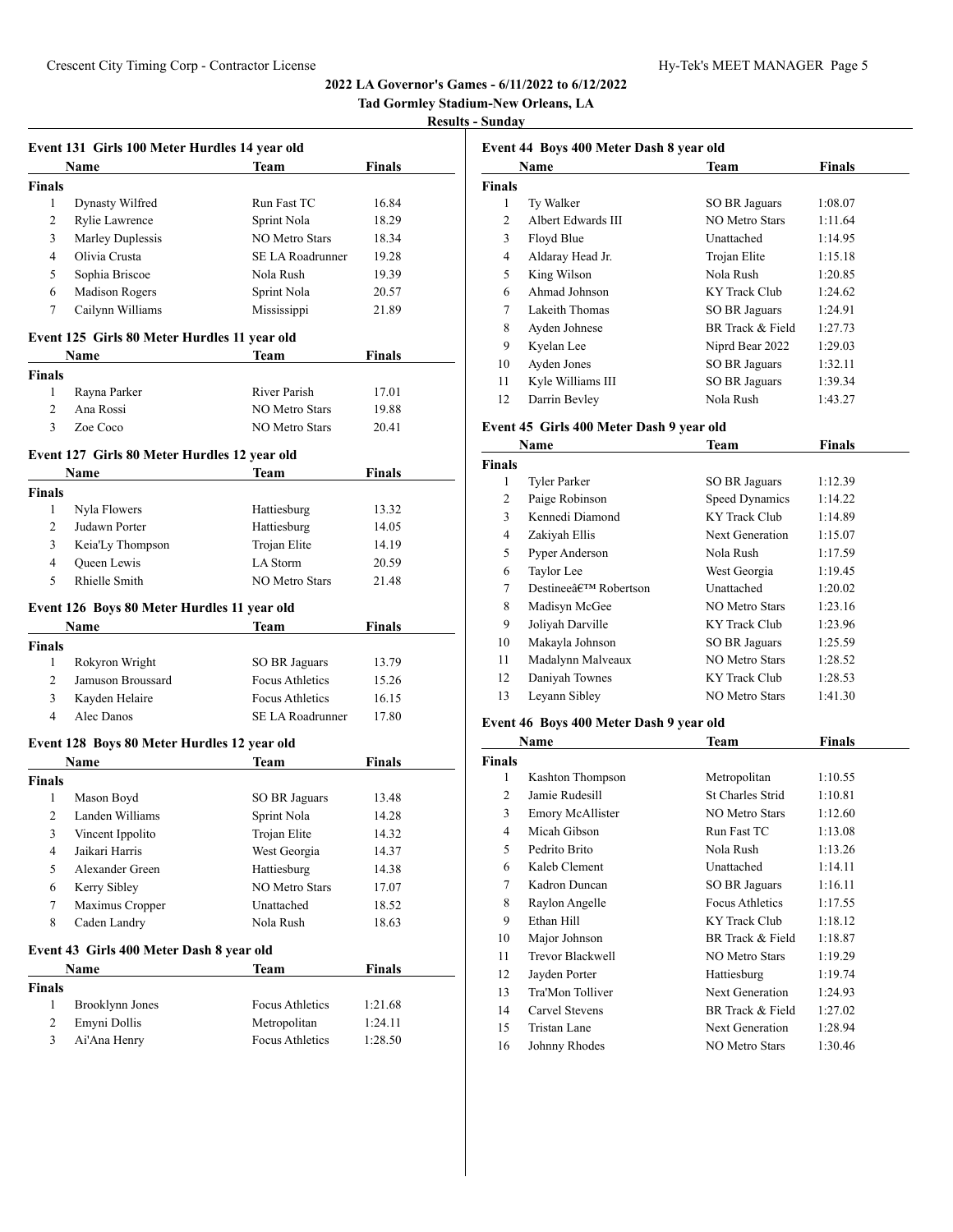# **Tad Gormley Stadium-New Orleans, LA**

#### **Results - Sunday**

| Event 47 Girls 400 Meter Dash 10 year old |  |  |  |
|-------------------------------------------|--|--|--|

|               | Name                  | $\tilde{\phantom{a}}$<br>Team | <b>Finals</b> |
|---------------|-----------------------|-------------------------------|---------------|
| <b>Finals</b> |                       |                               |               |
| 1             | Ka'Brion Thomas       | KY Track Club                 | 1:09.26       |
| 2             | Diamond Walker        | <b>SO BR Jaguars</b>          | 1:12.72       |
| 3             | Amia Williams         | Metropolitan                  | 1:14.26       |
| 4             | Azaliya Wilson        | BR Track & Field              | 1:15.77       |
| 5             | Dominique Melton      | Mississippi                   | 1:15.89       |
| 6             | Keyara Gallien        | Focus Athletics               | 1:16.62       |
| 7             | Kymani Kornbacher     | KY Track Club                 | 1:18.61       |
| 8             | Illisciana Sideboard  | Nola Rush                     | 1:20.50       |
| 9             | Laila-Khoi Hutchinson | SO BR Jaguars                 | 1:23.11       |
| 10            | Zion Breaux           | SO BR Jaguars                 | 1:27.87       |
| 11            | Lailia Richardson     | Trojan Elite                  | 1:36.38       |
| 12            | Lyric Clark           | KY Track Club                 | 1:42.70       |
| 13            | Kennedi Smith         | KY Track Club                 | 1:46.90       |
| 14            | Amyrie Garnett        | NO Metro Stars                | 1:50.54       |

# **Event 48 Boys 400 Meter Dash 10 year old**

|                | Name               | Team                    | Finals  |
|----------------|--------------------|-------------------------|---------|
| Finals         |                    |                         |         |
| 1              | Durwin Skidmore    | <b>Blackburn Expres</b> | 1:04.34 |
| $\overline{2}$ | Chase Woods        | <b>SO BR Jaguars</b>    | 1:04.63 |
| 3              | Derrius Sims       | <b>KY</b> Track Club    | 1:06.07 |
| 4              | Kobe Angelle       | Focus Athletics         | 1:06.60 |
| 5              | Kylan Diamond      | KY Track Club           | 1:06.83 |
| 6              | Julian Rodgers     | NO Metro Stars          | 1:06.95 |
| 7              | Jahlin Livous      | M&M Track & Fiel        | 1:08.86 |
| 8              | Aiden Thomas       | Focus Athletics         | 1:09.10 |
| 9              | <b>Tyson Wells</b> | SO BR Jaguars           | 1:10.55 |
| 10             | Kenyon Conrad      | SO BR Jaguars           | 1:11.23 |
| 11             | Carlos Emery Jr    | <b>Next Generation</b>  | 1:11.86 |
| 12             | Kevin Jones        | Metropolitan            | 1:12.69 |
| 13             | Lucas Taylor Jr    | <b>Focus Athletics</b>  | 1:15.41 |
| 14             | James Thompson     | River Parish            | 1:17.79 |
| 15             | Irrell Craven      | SO BR Jaguars           | 1:18.20 |
| 16             | Joshua Jamison     | SO BR Jaguars           | 1:19.66 |
| 17             | Kaz Smith          | BR Track & Field        | 1:20.00 |

# **Event 49 Girls 400 Meter Dash 11 year old**

|               | <b>Name</b>           | <b>Team</b>    | <b>Finals</b> |  |
|---------------|-----------------------|----------------|---------------|--|
| <b>Finals</b> |                       |                |               |  |
| 1             | Chloe Carter          | Trojan Elite   | 1:03.70       |  |
| 2             | Paris Robinson        | Speed Dynamics | 1:04.26       |  |
| 3             | Colette Alvarado      | NO Metro Stars | 1:05.71       |  |
| 4             | Laila Williams        | SO BR Jaguars  | 1:06.61       |  |
| 5             | Shirelle Raynesha     | Trojan Elite   | 1:10.19       |  |
| 6             | Nyla Tate             | NO Metro Stars | 1:14.73       |  |
| 7             | Kenadii Cryer         | Trojan Elite   | 1:15.48       |  |
| 8             | Jakiya Windham        | KY Track Club  | 1:19.10       |  |
| 9             | <b>Emoiree Rogers</b> | SO BR Jaguars  | 1:19.39       |  |
| 10            | Skyla Singleton       | KY Track Club  | 1:48.19       |  |
| 11            | Angelica Anderson     | NO Metro Stars | 2:06.11       |  |

| Event 50 Boys 400 Meter Dash 11 year old |                       |                         |         |  |
|------------------------------------------|-----------------------|-------------------------|---------|--|
|                                          | Name                  | <b>Finals</b><br>Team   |         |  |
| Finals                                   |                       |                         |         |  |
| 1                                        | David West            | SO BR Jaguars           | 59.53   |  |
| 2                                        | Collin Woods          | <b>SO BR Jaguars</b>    | 1:01.60 |  |
| 3                                        | Khaleb Batiste        | <b>Blackburn Expres</b> | 1:01.64 |  |
| 4                                        | Kenneth Lloyd Jr      | Metropolitan            | 1:02.39 |  |
| 5                                        | Dwayne Lee            | LA Storm                | 1:09.06 |  |
| 6                                        | Julius Hunt Jr        | Metropolitan            | 1:09.40 |  |
| 7                                        | <b>Braylon Coler</b>  | Udp Track               | 1:09.49 |  |
| 8                                        | Kayden Helaire        | <b>Focus Athletics</b>  | 1:10.45 |  |
| 9                                        | Carter Duplessis      | <b>NO Metro Stars</b>   | 1:12.03 |  |
| 10                                       | Wilie Montgomery Jr   | Next Generation         | 1:12.04 |  |
| 11                                       | Stephen Wells         | SO BR Jaguars           | 1:12.12 |  |
| 12                                       | King Kamden Penn      | Nola Rush               | 1:12.18 |  |
| 13                                       | <b>Braylon Grayer</b> | SO BR Jaguars           | 1:12.52 |  |
| 14                                       | Bryce Weber           | Nola Rush               | 1:18.82 |  |
| 15                                       | Geremiah Carter       | SO BR Jaguars           | 1:25.41 |  |
| 16                                       | Jamal Brooks Jr       | Metropolitan            | 1:25.41 |  |
| 17                                       | Anthony Wiltz         | Metropolitan            | 1:34.18 |  |
|                                          |                       |                         |         |  |

# **Event 51 Girls 400 Meter Dash 12 year old**

|        | Name                    | Team                  | Finals  |  |
|--------|-------------------------|-----------------------|---------|--|
| Finals |                         |                       |         |  |
| 1      | Aaliyah Lane            | Sprint Nola           | 57.11   |  |
| 2      | Laylah Orange           | Hattiesburg           | 1:01.61 |  |
| 3      | Destiny Harrison        | SO BR Jaguars         | 1:03.69 |  |
| 4      | Asia Bell               | KY Track Club         | 1:04.76 |  |
| 5      | Kylie Sanford           | NO Metro Stars        | 1:07.74 |  |
| 6      | Rhielle Smith           | <b>NO Metro Stars</b> | 1:08.52 |  |
| 7      | Sydni Beard             | KY Track Club         | 1:08.57 |  |
| 8      | Briana Valdez           | Nola Rush             | 1:08.79 |  |
| 9      | Summer Brown            | SO BR Jaguars         | 1:08.89 |  |
| 10     | <b>Taylor Duplessis</b> | Trojan Elite          | 1:09.02 |  |
| 11     | Khloe Booker            | Next Generation       | 1:10.30 |  |
| 12     | Mya Donaldson           | Next Generation       | 1:14.06 |  |
| 13     | Laila Brandon           | <b>NO Metro Stars</b> | 1:14.28 |  |
| 14     | Rachel Oladele          | Northshore TC         | 1:15.73 |  |
| 15     | Atorie Dennis           | Focus Athletics       | 1:17.85 |  |
| 16     | Kaylee Augillard        | KY Track Club         | 1:18.29 |  |
| 17     | Ashlyn Handy            | KY Track Club         | 1:21.94 |  |
| 18     | Jase Armstrong          | BR Track & Field      | 1:34.63 |  |

# **Event 52 Boys 400 Meter Dash 12 year old**

|               | Name               | Team            | <b>Finals</b> |  |
|---------------|--------------------|-----------------|---------------|--|
| <b>Finals</b> |                    |                 |               |  |
| 1             | Urijah Robillard   | SO BR Jaguars   | 1:00.84       |  |
| 2             | Chauncey Anthony   | KY Track Club   | 1:01.35       |  |
| 3             | Kayden Craven      | SO BR Jaguars   | 1:04.66       |  |
| 4             | Jeremy Kenny       | LA Storm        | 1:04.76       |  |
| 5             | Terrence Hunter Jr | KY Track Club   | 1:06.32       |  |
| 6             | Terence Connor     | St John Legends | 1:06.53       |  |
| 7             | Bryant Franklin    | SO BR Jaguars   | 1:06.65       |  |
| 8             | Jayden Robiskie    | Nola Rush       | 1:07.31       |  |
| 9             | Alexander Green    | Hattiesburg     | 1:09.95       |  |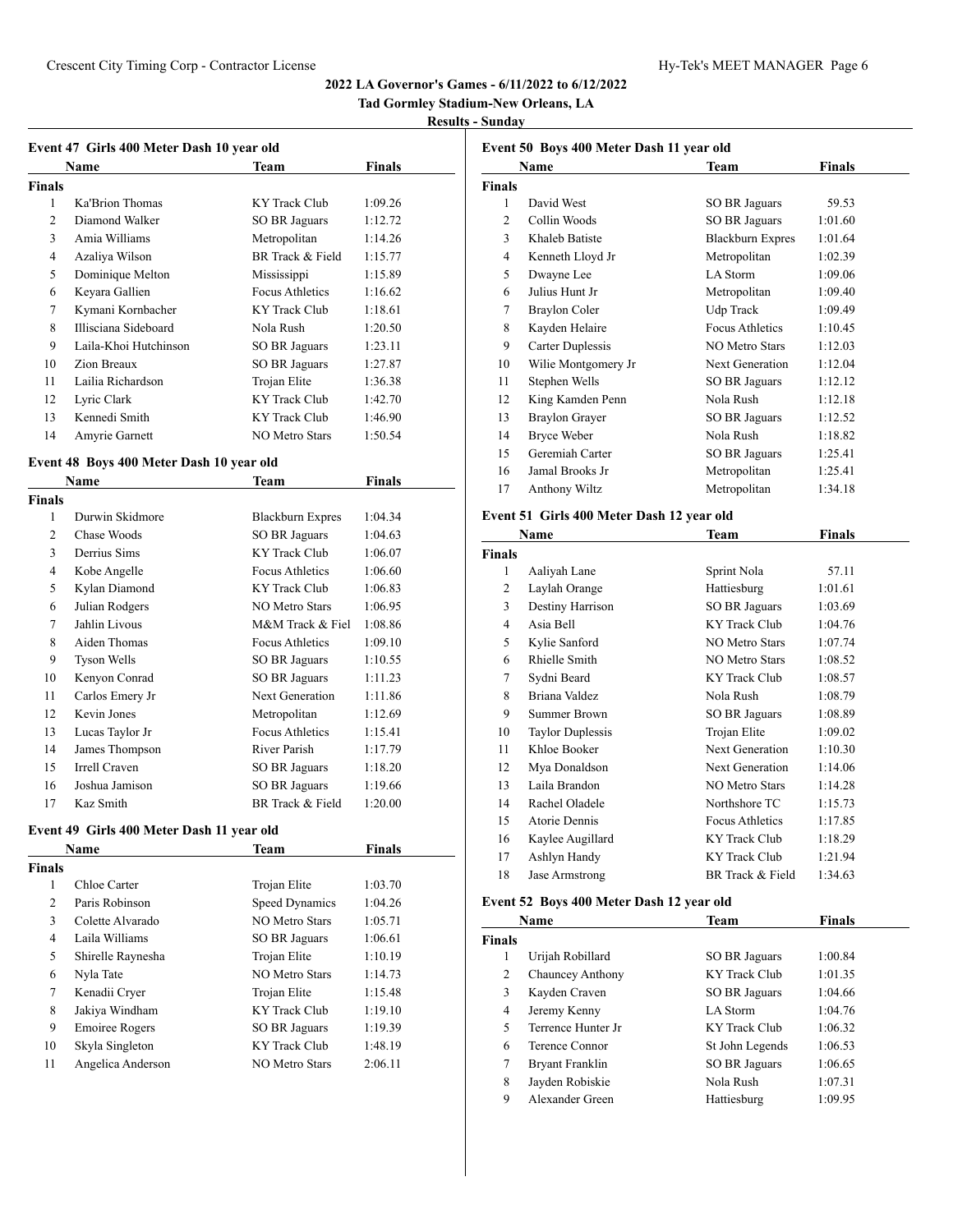**Tad Gormley Stadium-New Orleans, LA Results - Sunday**

|               |                                           | Finals  (Event 52 Boys 400 Meter Dash 12 year old) |               |
|---------------|-------------------------------------------|----------------------------------------------------|---------------|
|               | <b>Name</b>                               | <b>Team</b>                                        | <b>Finals</b> |
| 10            | Landen Williams                           | Sprint Nola                                        | 1:10.35       |
| 11            | Jordan Bowens                             | Mississippi                                        | 1:11.34       |
| 12            | Andre' Stevens, Jr.                       | BR Track & Field                                   | 1:11.65       |
| 13            | Jayden Jones                              | Next Generation                                    | 1:13.12       |
| 14            | Andres L'Esperance                        | <b>NO Metro Stars</b>                              | 1:13.42       |
| 15            | Evan Anderson                             | <b>SACS</b>                                        | 1:18.84       |
| 16            | Keidren Perkins                           | <b>KY Track Club</b>                               | 1:21.56       |
| 17            | Caden Landry                              | Nola Rush                                          | 1:22.42       |
| 18            | Claiborne Rhodes                          | <b>NO Metro Stars</b>                              | 1:22.81       |
| 19            | Kerry Sibley                              | <b>NO Metro Stars</b>                              | 1:26.20       |
|               | Event 53 Girls 400 Meter Dash 13 year old |                                                    |               |
|               | Name                                      | Team                                               | Finals        |
| <b>Finals</b> |                                           |                                                    |               |
| 1             | Dai'Jah Robertson                         | Unattached                                         | 59.26         |
| 2             | Destinee Wilfred                          | Run Fast TC                                        | 1:00.27       |
| 3             | Kaitlyn Byrd                              | Sprint Nola                                        | 1:03.66       |
| 4             | Ja'Nia Zenon                              | Focus Athletics                                    | 1:04.04       |
| 5             | Dizaya Smith                              | <b>KY Track Club</b>                               | 1:06.24       |
| 6             | Aumni Dillon                              | Hattiesburg                                        | 1:08.51       |
| 7             | Bria James                                | LA Storm                                           | 1:08.64       |
| 8             | Payton Ayo                                | <b>SO BR Jaguars</b>                               | 1:08.79       |
| 9             | Persia Johnson                            | KY Track Club                                      | 1:10.04       |
| 10            | Ty'Ke Jones                               | Speed Dynamics                                     | 1:10.13       |
| 11            | Claire Lesaicherre                        | <b>SE LA Roadrunner</b>                            | 1:10.47       |
| 12            | Khloe Shannon                             | Hattiesburg                                        | 1:12.09       |
| 13            | Amanii Cryer                              | Trojan Elite                                       | 1:13.62       |
| 14            | Rileigh Gay                               | <b>KY Track Club</b>                               | 1:14.43       |
| 15            | Za'Haighla Miller                         | Niprd Bear 2022                                    | 1:18.80       |
| 16            | Grace Padian                              | <b>NO Metro Stars</b>                              | 1:21.37       |
| 17            | Portlynn Simon                            | Metropolitan                                       | 1:26.44       |
| 18            | Jordyn Daniels                            | No Limit Speed                                     | 1:33.25       |
| 19            | Azaria Jarrell                            | <b>KY Track Club</b>                               | 1:39.22       |
|               | Event 54 Boys 400 Meter Dash 13 year old  |                                                    |               |
|               | <b>Name</b>                               | Team                                               | <b>Finals</b> |
| Finals        |                                           |                                                    |               |
| 1             | Cameron Florent                           | St Charles Strid                                   | 52.90         |
| 2             | Dekai Butler                              | Niprd Bear 2022                                    | 57.14         |
| 3             | Jamel Brooks                              | NO Metro Stars                                     | 58.18         |
| 4             | <b>Brennen Tardy</b>                      | Metropolitan                                       | 59.75         |
| 5             | Brendin Hannah                            | Hattiesburg                                        | 1:00.29       |
| 6             | Michael Williams                          | NO Metro Stars                                     | 1:01.65       |
| 7             | Logan Love                                | LA Storm                                           | 1:02.08       |
| 8             | Marcus Joseph                             | Speed Dynamics                                     | 1:02.50       |
| 9             | Laron Hadrick                             | Speed Dynamics                                     | 1:03.45       |
| 10            | Carter Hall                               | Speed Dynamics                                     | 1:03.49       |
| 11            | <b>Braylon Handy</b>                      | Metropolitan                                       | 1:03.51       |
| 12            | <b>Braylon Christmas</b>                  | Niprd Bear 2022                                    | 1:03.88       |
| 13            | Ky'Ron Clark                              | SO BR Jaguars                                      | 1:04.35       |
| 14            | Timothy Allen Jr                          | NO Metro Stars                                     | 1:07.81       |
| 15            | Jacob Scott                               | SO BR Jaguars                                      | 1:09.14       |
|               |                                           |                                                    |               |

| Finals<br>Name<br>Team<br>Finals<br>1<br>Jaleyia Woods<br>KY Track Club<br>58.84<br>$\overline{c}$<br><b>Aldany Dupree</b><br><b>SO BR Jaguars</b><br>59.12<br>3<br>Charve Gibson<br>R.A.D.L. Track<br>59.18<br>1:04.10<br>4<br>Jordyn Moody<br>Hattiesburg<br>5<br>Marley Duplessis<br><b>NO Metro Stars</b><br>1:04.86<br>Rylie Lawrence<br>1:06.71<br>6<br>Sprint Nola | Event 55 Girls 400 Meter Dash 14 year old |  |  |  |
|---------------------------------------------------------------------------------------------------------------------------------------------------------------------------------------------------------------------------------------------------------------------------------------------------------------------------------------------------------------------------|-------------------------------------------|--|--|--|
|                                                                                                                                                                                                                                                                                                                                                                           |                                           |  |  |  |
|                                                                                                                                                                                                                                                                                                                                                                           |                                           |  |  |  |
|                                                                                                                                                                                                                                                                                                                                                                           |                                           |  |  |  |
|                                                                                                                                                                                                                                                                                                                                                                           |                                           |  |  |  |
|                                                                                                                                                                                                                                                                                                                                                                           |                                           |  |  |  |
|                                                                                                                                                                                                                                                                                                                                                                           |                                           |  |  |  |
|                                                                                                                                                                                                                                                                                                                                                                           |                                           |  |  |  |
|                                                                                                                                                                                                                                                                                                                                                                           |                                           |  |  |  |
| 7<br>Brelynn Odom<br>Port City Rain<br>1:07.95                                                                                                                                                                                                                                                                                                                            |                                           |  |  |  |
| Jayoni Hayes<br>Northshore TC<br>8<br>1:08.12                                                                                                                                                                                                                                                                                                                             |                                           |  |  |  |
| 9<br>Unique Warren<br>Run Fast TC<br>1:08.48                                                                                                                                                                                                                                                                                                                              |                                           |  |  |  |
| 10<br>Olivia Crusta<br>1:10.97<br>SE LA Roadrunner                                                                                                                                                                                                                                                                                                                        |                                           |  |  |  |
| A'Mari Blue<br>1:10.99<br>11<br>Nola Rush                                                                                                                                                                                                                                                                                                                                 |                                           |  |  |  |
| Elizabeth Harrell<br><b>SE LA Roadrunner</b><br>12<br>1:11.07                                                                                                                                                                                                                                                                                                             |                                           |  |  |  |
| 13<br>Journey Bowens<br>1:11.40<br>Mississippi                                                                                                                                                                                                                                                                                                                            |                                           |  |  |  |
| 14<br>Zi'Riel Johnson<br><b>SO BR Jaguars</b><br>1:13.46                                                                                                                                                                                                                                                                                                                  |                                           |  |  |  |
| Karlii Leblanc<br>15<br>Cypress Longhorn<br>1:13.52                                                                                                                                                                                                                                                                                                                       |                                           |  |  |  |
| Lakeria Thomas<br>16<br>Mississippi<br>1:13.57                                                                                                                                                                                                                                                                                                                            |                                           |  |  |  |
| 17<br>Alana Jones<br>Mississippi<br>1:15.68                                                                                                                                                                                                                                                                                                                               |                                           |  |  |  |
| 18<br>Kalae Duhe<br>St John Legends<br>1:18.00                                                                                                                                                                                                                                                                                                                            |                                           |  |  |  |
| Tamia Downs<br>Niprd Bear 2022<br>19<br>1:19.08                                                                                                                                                                                                                                                                                                                           |                                           |  |  |  |

## **Event 56 Boys 400 Meter Dash 14 year old**

| Name          |                       | Team                   | Finals  |
|---------------|-----------------------|------------------------|---------|
| <b>Finals</b> |                       |                        |         |
| 1             | Kodi Clement          | Unattached             | 54.78   |
| 2             | Galen Conrad          | SO BR Jaguars          | 55.08   |
| 3             | Major Baker           | Trojan Elite           | 57.73   |
| 4             | Jaden Deruisa         | Marrero Trojans        | 58.23   |
| 5             | Lionel Jordan Jr      | LA Storm               | 59.00   |
| 6             | <b>Theron Batiste</b> | <b>KY</b> Track Club   | 59.33   |
| 7             | Braden Kelly          | SO BR Jaguars          | 59.57   |
| 8             | Marley Mcknight       | <b>NO Metro Stars</b>  | 59.91   |
| 9             | Denzel Maryland       | SE LA Roadrunner       | 1:00.33 |
| 10            | Robert Clark          | Udp Track              | 1:00.98 |
| 11            | Jordan Brooks         | Nola Rush              | 1:01.08 |
| 12            | Cobey Jones           | LA Storm               | 1:01.62 |
| 13            | Jaylen Morris         | River Parish           | 1:02.36 |
| 14            | Tonyun Tackno         | Run Fast TC            | 1:02.71 |
| 15            | Ja'Quel Drennan       | Trojan Elite           | 1:04.98 |
| 16            | Gavin Sinegal         | <b>Focus Athletics</b> | 1:06.27 |
| 17            | Kayden Long           | <b>NO Metro Stars</b>  | 1:07.00 |
| 18            | <b>Timothy Harris</b> | Niprd Bear 2022        | 1:09.09 |
| 19            | Micah Garnett         | <b>NO Metro Stars</b>  | 1:17.88 |
| 20            | <b>Thaland Roller</b> | Holmes Speed           | 1:19.40 |
|               |                       |                        |         |

# **Event 57 Girls 400 Meter Dash 15-16 year old**

|               | Name                    | Team        | <b>Finals</b> |  |
|---------------|-------------------------|-------------|---------------|--|
| <b>Finals</b> |                         |             |               |  |
|               | London Parker           | Run Fast TC | 56.34         |  |
| 2             | Jalya Mason             | Run Fast TC | 58.87         |  |
| 3             | Karlise Davison         | Run Fast TC | 59.66         |  |
| 4             | Leah Alexander-Monsegue | Nola Rush   | 1:02.77       |  |
|               | Laila Johnson           | Run Fast TC | 1:02.89       |  |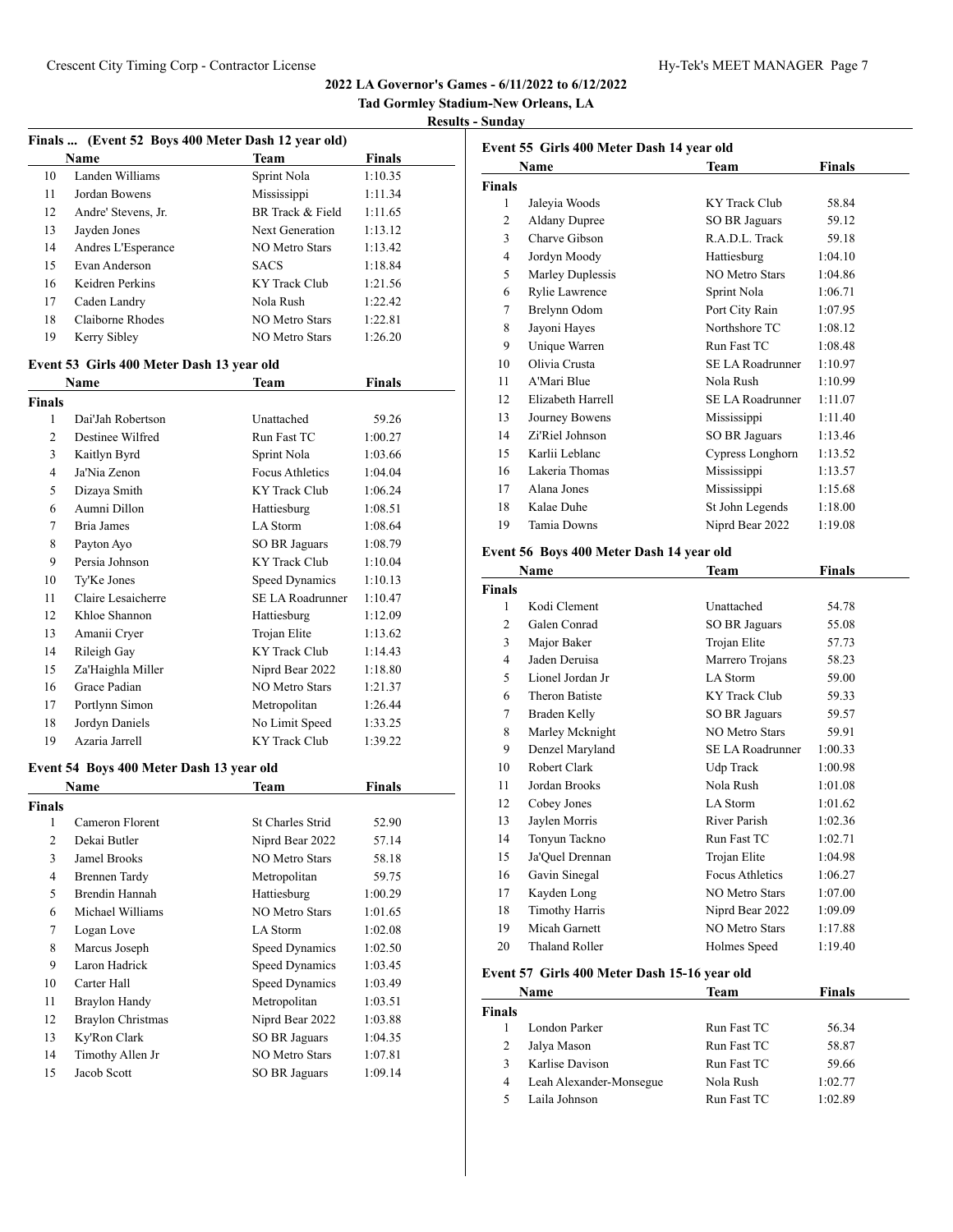## **Results - Sunday**

| Finals  (Event 57 Girls 400 Meter Dash 15-16 year old) |                                             |                        |               |
|--------------------------------------------------------|---------------------------------------------|------------------------|---------------|
|                                                        | Name                                        | <b>Team</b>            | <b>Finals</b> |
| 6                                                      | Jaleah Netter                               | Run Fast TC            | 1:03.22       |
| 7                                                      | Alexi Lewis                                 | Unattached             | 1:03.32       |
| 8                                                      | Camryn Clayton                              | <b>SO BR Jaguars</b>   | 1:03.45       |
| 9                                                      | Zahara Walker                               | West Georgia           | 1:04.84       |
| 10                                                     | C'Ira Hulbert                               | Run Fast TC            | 1:05.65       |
| 11                                                     | Kenesi Adkins                               | <b>Udp Track</b>       | 1:05.96       |
| 12                                                     | Da'Jroin Mccovins                           | Run Fast TC            | 1:05.98       |
| 13                                                     | Savannah Thompson                           | <b>SACS</b>            | 1:06.36       |
| 14                                                     | Dezyer Wilfred                              | Run Fast TC            | 1:06.61       |
| 15                                                     | Sya Bolden                                  | <b>Focus Athletics</b> | 1:06.95       |
| 16                                                     | Lealani Alexander-Monsegue                  | Nola Rush              | 1:07.51       |
| 17                                                     | Ashanti Buckles                             | Run Fast TC            | 1:07.91       |
| 18                                                     | Kaylen Daniels                              | No Limit Speed         | 1:09.31       |
| 19                                                     | Darryiale Bardell                           | Northshore TC          | 1:09.52       |
| 20                                                     | Saniyah Rembert                             | Port City Rain         | 1:10.12       |
| 21                                                     | Xnai Landry                                 | Nola Rush              | 1:13.21       |
| 22                                                     | Aniyah Maiden                               | <b>SO BR Jaguars</b>   | 1:15.01       |
| 23                                                     | Micah Allen                                 | Speed Dynamics         | 1:16.86       |
| 24                                                     | Izzy Wilson                                 | Mississippi            | 1:22.53       |
|                                                        |                                             |                        |               |
|                                                        | Event 58 Boys 400 Meter Dash 15-16 year old | Team                   | <b>Finals</b> |
| <b>Finals</b>                                          | Name                                        |                        |               |
| 1                                                      | <b>Matthew Perkins</b>                      | KY Track Club          | 50.64         |
| 2                                                      | Roy Vance                                   | Run Fast TC            | 52.61         |
| 3                                                      | Corbe Bell                                  | Run Fast TC            | 53.92         |
| 4                                                      | Ronard Williams Jr                          | Run Fast TC            | 54.48         |
| 5                                                      | Kendrick Wilkerson                          | LA Storm               | 54.55         |
| 6                                                      | Christopher Williams                        | Run Fast TC            | 55.74         |
| 7                                                      | Ramon Williams Jr                           | Speed Dynamics         | 56.17         |
| 8                                                      | Sam Richardson III                          | LA Storm               | 56.35         |
| 9                                                      | Karim Elliot                                | LA Storm               | 56.78         |
| 10                                                     | Kaegan Leblanc                              | Focus Athletics        | 57.04         |
| 11                                                     | Eliseo Pina                                 | <b>SACS</b>            | 57.10         |
| 12                                                     | Jaheim johnson                              | LA Storm               | 57.35         |
| 13                                                     | Kelwynn Napoleon Jr                         | Metropolitan           | 57.43         |
| 14                                                     | Jayden Kawayne                              | <b>SACS</b>            | 57.58         |
| 15                                                     | Jaiden Hunter                               | LA Storm               | 57.63         |
| 16                                                     | Holdyn Sparkman                             | Speed Dynamics         | 58.07         |
| 17                                                     | Leroy Gaddis                                | Nola Rush              | 58.62         |
| 18                                                     | Gabriel Gonzalez                            | Trojan Elite           | 58.66         |
| 19                                                     | Eric Anderson Jr                            | <b>SACS</b>            | 58.81         |
| 20                                                     | Zachary Maple                               | NO Metro Stars         | 58.93         |
| 21                                                     | Dominic Cryer                               | Trojan Elite           | 59.69         |
| 22                                                     | Dallas Henderson                            | BR Track & Field       | 1:02.09       |
| 23                                                     | Nicholas Johnson                            | BR Track & Field       | 1:04.95       |
|                                                        |                                             |                        |               |

# **Event 59 Girls 400 Meter Dash 17-18 year old**

| Name   |               | Team             | Finals  |  |
|--------|---------------|------------------|---------|--|
| Finals |               |                  |         |  |
|        | Quincy Simon  | Run Fast TC      | 58.29   |  |
|        | Najah Gibson  | Sprint Nola      | 1:00.73 |  |
|        | Asyia Blount  | Sprint Nola      | 1:02.08 |  |
| 4      | Shannen Alack | SE LA Roadrunner | 1:02.86 |  |
|        |               |                  |         |  |

| 5  | Madison Reado   | NO Metro Stars          | 1:02.96 |
|----|-----------------|-------------------------|---------|
| 6  | Mahasin Shakir  | LA Storm                | 1:03.00 |
| 7  | Sophie Stein    | <b>NO Metro Stars</b>   | 1:03.23 |
| 8  | Sophia Freeze   | NO Metro Stars          | 1:04.47 |
| 9  | Taiveri Thomas  | Mississippi             | 1:04.77 |
| 10 | Valliery Staton | <b>SACS</b>             | 1:05.12 |
| 11 | Alecya Berry    | Mississippi             | 1:12.08 |
| 12 | Ashley Graziano | <b>SE LA Roadrunner</b> | 1:13.53 |
| 13 | Jaylah Holmes   | NO Metro Stars          | 1:13.69 |
|    |                 |                         |         |

## **Event 60 Boys 400 Meter Dash 17-18 year old**

| Name<br>Team   |                             | Finals                  |         |  |
|----------------|-----------------------------|-------------------------|---------|--|
| <b>Finals</b>  |                             |                         |         |  |
| 1              | Marquez Stevenson           | <b>SACS</b>             | 48.48   |  |
| $\overline{c}$ | Gabriel Clement II          | Unattached              | 49.53   |  |
| 3              | Markel Myles                | Sprint Nola             | 51.15   |  |
| 4              | <b>Tristen Pugmire</b>      | <b>NO Metro Stars</b>   | 51.57   |  |
| 5              | Armani Cargo                | Marrero Trojans         | 51.62   |  |
| 6              | Camren Hardy                | Sprint Nola             | 51.66   |  |
| 7              | Jeremy Geary                | Sprint Nola             | 51.90   |  |
| 8              | Larrell Hadrick             | <b>Speed Dynamics</b>   | 52.09   |  |
| 9              | Darian Chestnut             | <b>NO Metro Stars</b>   | 52.60   |  |
| 10             | <b>Bryce Darensbourg</b>    | Speed Dynamics          | 52.63   |  |
| 11             | Devon Washington            | <b>SACS</b>             | 52.85   |  |
| 12             | <b>Everett Alberty</b>      | SO BR Jaguars           | 52.96   |  |
| 13             | Ayden Brown                 | Mississippi             | 53.44   |  |
| 14             | Corithian Walker            | Run Fast TC             | 53.86   |  |
| 15             | Crandell Turner             | Trojan Elite            | 53.88   |  |
| 16             | Marquis Trainer             | Port City Rain          | 54.80   |  |
| 17             | Joshua Lawrence             | Sprint Nola             | 55.50   |  |
| 18             | <b>Bernard Robertson IV</b> | <b>NO Metro Stars</b>   | 57.45   |  |
| 19             | Joshua Hampton              | Mississippi             | 57.48   |  |
| 20             | Jeremiah Wells              | <b>SE LA Roadrunner</b> | 58.97   |  |
| 21             | Carter Martin               | Houma Hurricanes        | 1:02.22 |  |
| 22             | Dylan Wills                 | <b>NO Metro Stars</b>   | 1:02.29 |  |
| 23             | Timothy Reed                | KY Track Club           | 1:07.43 |  |

#### **Event 235 Girls 4x100 Meter Relay 8 year old**

| <b>Team</b>                                 | Relay             | <b>Finals</b>       |  |
|---------------------------------------------|-------------------|---------------------|--|
| <b>Finals</b>                               |                   |                     |  |
| KY Track Club<br>1                          | А                 | 1:16.39             |  |
| 1) Melyni Harris                            |                   | 2) Nahla Jeanpierre |  |
| 3) Savannah Anthony                         | 4) Trista Manning |                     |  |
| 2<br>LA Storm                               | А                 | 1:18.78             |  |
| 1) Jaiden Frilouv                           | 2) Jhai Kagler    |                     |  |
| 3) Marleigh Bell                            | 4) Masiah Lee     |                     |  |
| Event 236 Boys 4x100 Meter Relay 8 year old |                   |                     |  |
| <b>Team</b>                                 | Relay             | <b>Finals</b>       |  |

| inals |                        |                        |         |  |
|-------|------------------------|------------------------|---------|--|
|       | <b>Sacs</b>            | А                      | 1:03.08 |  |
|       | 1) Bradley Sylve Jr    | 2) James Hills Jr      |         |  |
|       | 3) Karsen Simmons      | 4) Terrell Harris Jr   |         |  |
|       | M&M Track & Fiel       | A                      | 1:05.93 |  |
|       | 1) Anthony Clark III   | 2) Jaiceon Graham      |         |  |
|       | 3) Marquise Kaigler Jr | 4) Reginald Talbert Jr |         |  |
|       |                        |                        |         |  |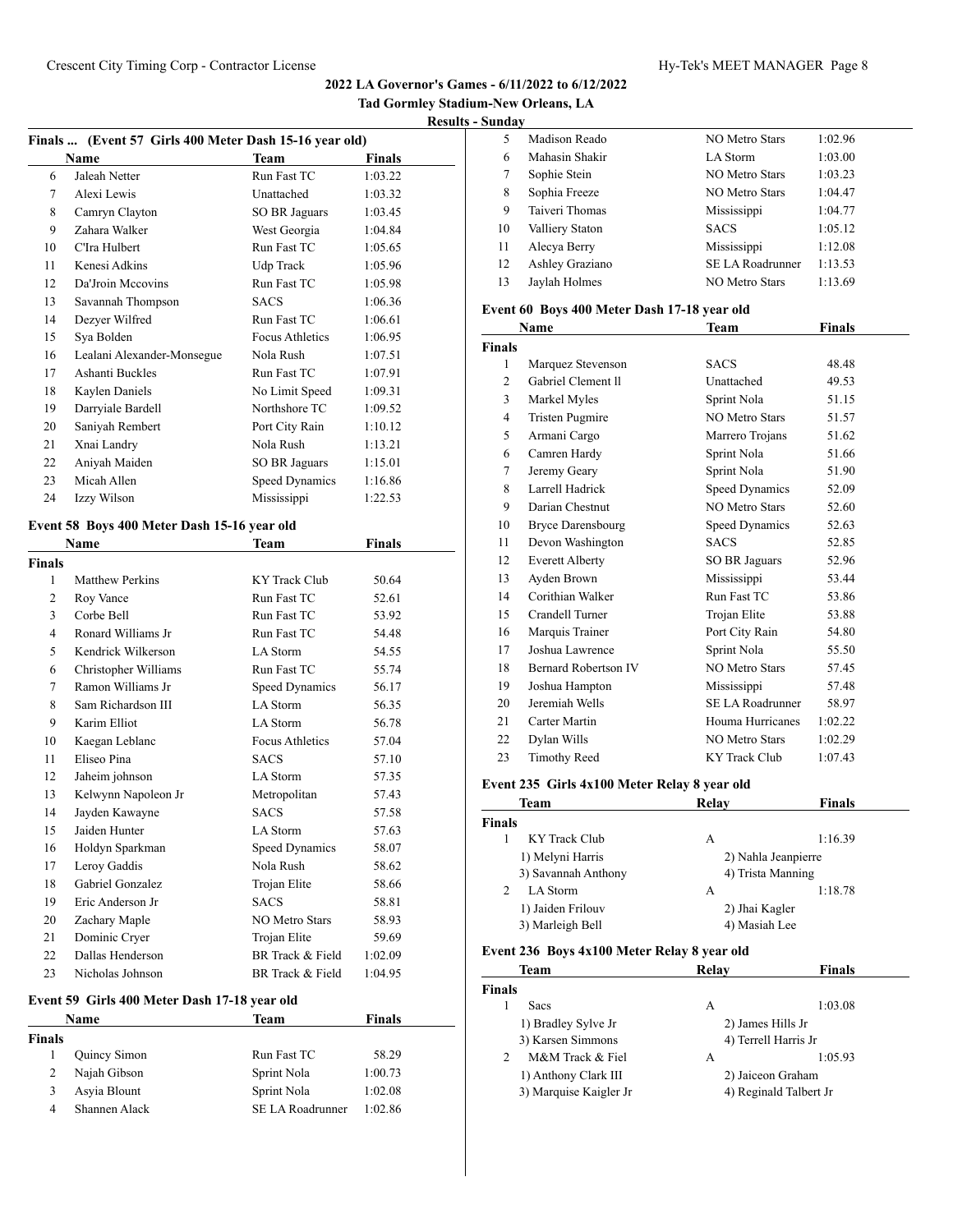# **Tad Gormley Stadium-New Orleans, LA**

# **Results - Sunday**

#### **Finals ... (Event 236 Boys 4x100 Meter Relay 8 year old)**

| Team                             | Relay             | <b>Finals</b>          |  |
|----------------------------------|-------------------|------------------------|--|
| <b>KY Track Club</b><br>3        | А                 | 1:06.08                |  |
| 1) Ahmad Johnson                 |                   | 2) Anthony Boudreaux   |  |
| 3) Darious Olalekan III          | 4) Jace Hubbert   |                        |  |
| <b>River Parish Hornets</b><br>4 | A                 | 1:11.92                |  |
| 1) Kameron Banks                 |                   | 2) Kayson Turner       |  |
| 3) Parkey Causey                 |                   | 4) Sawyer Lear         |  |
| 5<br>NO Metro Stars              | А                 | 1:12.86                |  |
| 1) Israel Richardson             |                   | 2) Lance Armstrong     |  |
| 3) Langston Love                 | 4) Ryan Parker    |                        |  |
| 6<br>Run Fast TC                 | А                 | 1:13.01                |  |
| 1) Aiden Shelton                 |                   | 2) Christopher Tate Ii |  |
| 3) Simeon Wilson                 | 4) Thailen Walker |                        |  |

#### **Event 237 Girls 4x100 Meter Relay 10 year old**

|        | Team                 | Relav              | <b>Finals</b>      |  |
|--------|----------------------|--------------------|--------------------|--|
| Finals |                      |                    |                    |  |
|        | KY Track Club        | А                  | 59.44              |  |
|        | 1) Ka'Brion Thomas   |                    | 2) Kennedi Diamond |  |
|        | 3) Kymani Kornbacher | 4) Ni'Ree Thomas   |                    |  |
|        | LA Storm             | А                  | 1:08.00            |  |
|        | 1) Ally Robertson    | 2) Carlie Williams |                    |  |
|        | 3) Jayda Seymour     | 4) Rylee Powell    |                    |  |

#### **Event 238 Boys 4x100 Meter Relay 10 year old**

|               | Team                        | Relav               | <b>Finals</b>        |
|---------------|-----------------------------|---------------------|----------------------|
| <b>Finals</b> |                             |                     |                      |
| 1             | KY Track Club               | А                   | 55.89                |
|               | 1) Daverris Jeanpierre Jr   | 2) Derrius Sims     |                      |
|               | 3) Gerrett Anthony          | 4) Kylan Diamond    |                      |
| 2             | Focus Athletics             | А                   | 55.93                |
|               | 1) Daniel Taylor            | 2) Dwayne Henry Jr  |                      |
|               | 3) Kobe Angelle             | 4) Tevin Griffin Jr |                      |
| 3             | <b>River Parish Hornets</b> | А                   | 1:01.64              |
|               | 1) Drake Joseph             | 2) Elijah Mckinley  |                      |
|               | 3) James Thompson           | 4) Jason Ray        |                      |
| 4             | <b>KY Track Club</b>        | B                   | 1:01.91              |
|               | 1) Demarcus Thomas          | 2) Jayden Evans     |                      |
|               | 3) Keigan Russell           |                     | 4) Kingston Mcknight |

# **Event 240 Boys 4x100 Meter Relay 12 year old**

| Team                                                  | Relav           | <b>Finals</b>     |
|-------------------------------------------------------|-----------------|-------------------|
| <b>Finals</b>                                         |                 |                   |
| LA Storm<br>1                                         | A               | 54.88             |
| 1) Byron Coleman                                      | 2) Jeremy Kenny |                   |
| 3) Kassius Bell                                       | 4) Troy Brooks  |                   |
|                                                       |                 |                   |
| Event 243 Girls 4x100 Meter Relay 14 year old<br>Team | Relav           | <b>Finals</b>     |
| <b>Finals</b>                                         |                 |                   |
| 1<br>Speed Dynamics                                   | A               | 51.56             |
| 1) Brooklyn Perkins                                   |                 | 2) Heaven Compton |

| Nola Rush        | А |                      | 52.68 |
|------------------|---|----------------------|-------|
| 1) Biore Giles   |   | 2) Brea Evans        |       |
| 3) Laiyla Vaughn |   | 4) Nyjae Barnes      |       |
| LA Storm         | А |                      | 54.86 |
| 1) Bria James    |   | 2) Dominique Cyprian |       |
| 3) Mi'Kia Lewis  |   | 4) Nashya Dorsey     |       |
|                  |   |                      |       |

#### **Event 244 Boys 4x100 Meter Relay 14 year old**

|               | Team                | Relav            | <b>Finals</b>          |
|---------------|---------------------|------------------|------------------------|
| <b>Finals</b> |                     |                  |                        |
|               | LA Storm            | А                | 47.96                  |
|               | 1) Amonte Reed      | 2) Dillan Carter |                        |
|               | 3) Rayquan Williams |                  | 4) Wendell Riggins III |
| $\mathcal{P}$ | LA Storm            | B                | 50.42                  |
|               | 1) Cobey Jones      | 2) Kevin Martin  |                        |
|               | 3) Logan Love       | 4) Thomas Brown  |                        |

## **Event 245 Girls 4x100 Meter Relay 15-16 year old**

|                | <b>Team</b>                   | Relay           | <b>Finals</b>              |
|----------------|-------------------------------|-----------------|----------------------------|
| <b>Finals</b>  |                               |                 |                            |
| 1              | Run Fast TC                   | А               | 49.85                      |
|                | 1) Dezyer Wilfred             |                 | 2) Jaleah Netter           |
|                | 3) Ka'Nyria Cotton            | 4) Lyric Walker |                            |
| $\mathfrak{D}$ | Nola Rush                     | A               | 51.74                      |
|                | 1) Kamil Celestin             |                 | 2) Leah Alexander-Monsegue |
|                | 3) Lealani Alexander-Monsegue |                 | 4) Tenosh Landry           |
| 3              | Run Fast TC                   | B               | 56.48                      |
|                | 1) Ashanti Buckles            |                 | 2) Da'Jroin Mccovins       |
|                | 3) Karlise Davison            |                 | 4) Lazariah Garner         |
| 4              | LA Storm                      | А               | 56.85                      |
|                | 1) A'Niyah Shelby             |                 | 2) Brea Dickerson          |
|                | 3) Daphenie Delva             |                 | 4) Destiny Botemps         |

## **Event 246 Boys 4x100 Meter Relay 15-16 year old**

|               | Team                    | Relay              | Finals                |
|---------------|-------------------------|--------------------|-----------------------|
| <b>Finals</b> |                         |                    |                       |
| 1             | Marrero Trojans         | А                  | 45.30                 |
|               | 1) Jaylon Wilson        | 2) Josha Hamilton  |                       |
|               | 3) Joshua Johnson       | 4) Kurtis Milburn  |                       |
| 2             | Run Fast TC             | A                  | 46.18                 |
|               | 1) Christopher Williams |                    | 2) D'Adario Conway    |
|               | 3) Kwali Bickham        | 4) Roy Vance       |                       |
| 3             | <b>KY</b> Track Club    | A                  | 46.25                 |
|               | 1) Jerome Harris Jr     | 2) Matthew Perkins |                       |
|               | 3) Tyran Anthony        | 4) Willie Bell     |                       |
| 4             | Marrero Trojans         | B                  | 48.76                 |
|               | 1) Jaden Richardson     |                    | 2) Jamyron Fazande    |
|               | 3) Jody Barber          |                    | 4) Kristopher Coleman |
| 5             | <b>LA</b> Storm         | A                  | 49.77                 |
|               | 1) Jaheim johnson       | 2) Karim Elliot    |                       |
|               | 3) Kendrick Wilkerson   |                    | 4) Sam Richardson III |
|               | <b>LA</b> Storm         | B                  | DQ                    |
|               | 1) Jaiden Hunter        | 2) Kylan White     |                       |
|               | 3) Micheal Allen        | 4) Walter Morrow   |                       |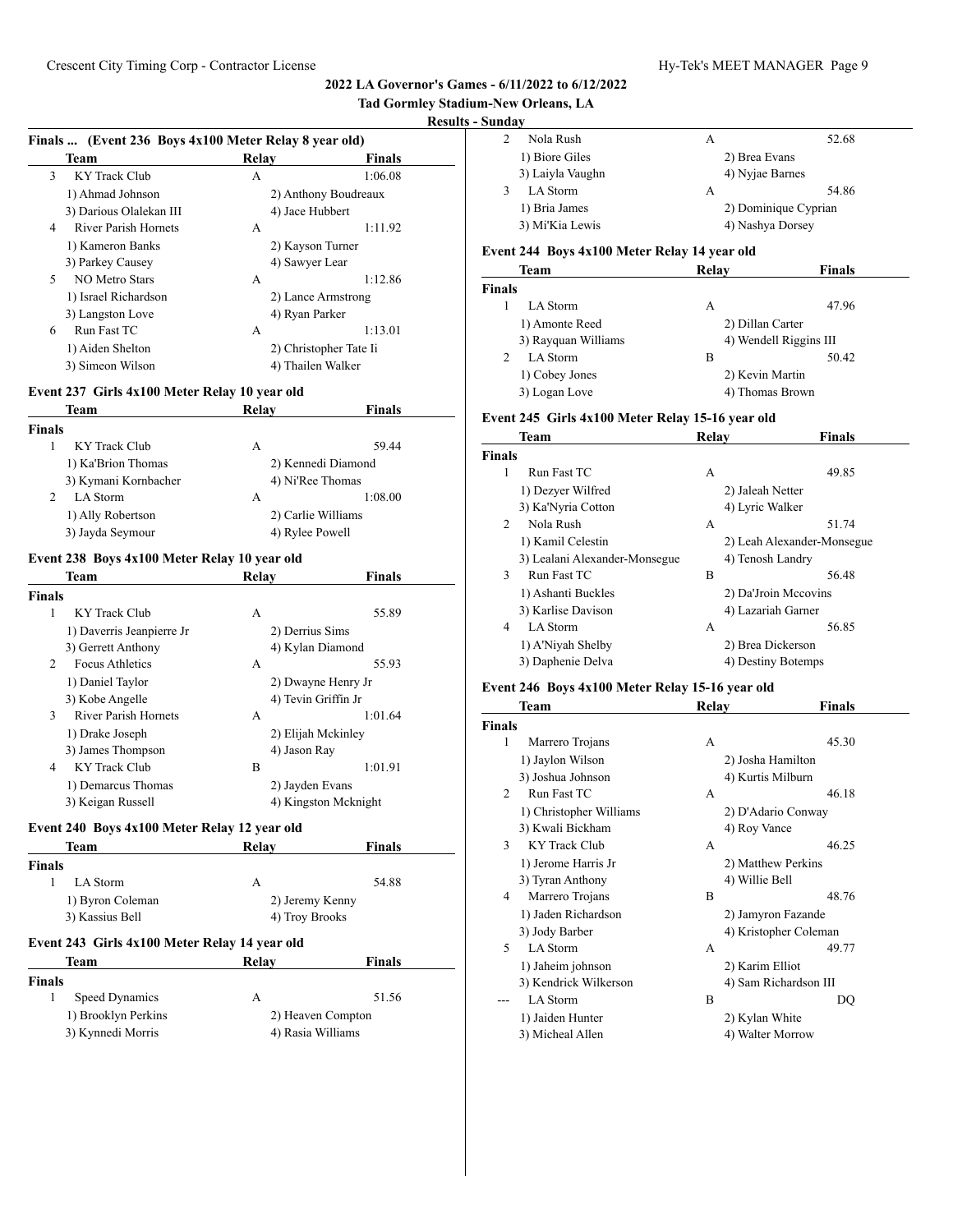# **Tad Gormley Stadium-New Orleans, LA**

## **Results - Sunday**

| Event 247 Girls 4x100 Meter Relay 17-18 year old |  |  |  |  |
|--------------------------------------------------|--|--|--|--|

| EVENT 247 THIS 48.100 METER INERY 17-10 year old |                      |                    |               |  |
|--------------------------------------------------|----------------------|--------------------|---------------|--|
|                                                  | <b>Team</b>          | Relav              | <b>Finals</b> |  |
| Finals                                           |                      |                    |               |  |
| 1                                                | Run Fast TC          | А                  | 47.90         |  |
|                                                  | 1) Jessica Pitcher   | 2) Lauryn Cador    |               |  |
|                                                  | 3) Michaela Spears   | 4) Quincy Simon    |               |  |
| 2                                                | <b>Sacs</b>          | А                  | 48.85         |  |
|                                                  | 1) Amairi Ashford    | 2) Kennedi Nichols |               |  |
|                                                  | 3) Rondisia Williams | 4) Valliery Staton |               |  |
| 3                                                | LA Storm             | А                  | 51.25         |  |
|                                                  | 1) De'Shall Carr     | 2) Earya Young     |               |  |
|                                                  | 3) Mahasin Shakir    |                    |               |  |
| 4                                                | BR Track & Field     | А                  | 54.23         |  |
|                                                  | 1) Alana Pryor       | 2) Jordan Tate     |               |  |
|                                                  | 3) Paige Henderson   | 4) Peyton Dunn     |               |  |
|                                                  |                      |                    |               |  |

#### **Event 248 Boys 4x100 Meter Relay 17-18 year old**

|                | Team                    | Relav             | <b>Finals</b>        |
|----------------|-------------------------|-------------------|----------------------|
| <b>Finals</b>  |                         |                   |                      |
| 1              | <b>Sacs</b>             | А                 | 42.62                |
|                | 1) Amiri Franklin       | 2) Kaden Lewis    |                      |
|                | 3) Krosse Johnson       |                   | 4) Marquez Stevenson |
| $\mathfrak{D}$ | Run Fast TC             | А                 | 44.50                |
|                | 1) Dale Albert Jr       | 2) Jordan Winder  |                      |
|                | 3) Tywane Ransom        |                   | 4) Dominic Hornsby   |
| 3              | West Georgia Jets       | А                 | 45.24                |
|                | 1) Derek Cunningham Jr. | 2) Jayden Garner  |                      |
|                | 3) Ryan Buckner II      | 4) Samuel Jenkins |                      |
| 4              | LA Storm                | А                 | 46.93                |
|                | 1) Akeeve Bryant        | 2) Earyn Young    |                      |
|                | 3) Nick Franklin        | 4) Tyrin Newman   |                      |

#### **Event 23 Girls 200 Meter Dash 7 & under**

|        | <b>Name</b>      | Team                 | <b>Finals</b> |
|--------|------------------|----------------------|---------------|
| Finals |                  |                      |               |
| 1      | Meilani Hing     | Trojan Elite         | 36.43         |
| 2      | Zamaya Shephard  | NO Metro Stars       | 36.80         |
| 3      | Ta'Riyah Dart    | Mississippi          | 37.04         |
| 4      | Demi Briggs      | Speed Dynamics       | 37.50         |
| 5      | Kylie Williams   | <b>SO BR Jaguars</b> | 37.77         |
| 6      | Raygen Jarrell   | Next Generation      | 38.26         |
| 7      | Camryn Cammon    | St John Legends      | 38.87         |
| 8      | Nahla Jeanpierre | <b>KY</b> Track Club | 40.08         |

#### **Event 24 Boys 200 Meter Dash 7 & under**

|                | <b>Name</b>          | Team                  | Finals |  |
|----------------|----------------------|-----------------------|--------|--|
| Finals         |                      |                       |        |  |
| 1              | Franklin Wilson, Jr. | BR Track & Field      | 33.29  |  |
| $\mathfrak{D}$ | Deshawn Lewis        | Northshore TC         | 34.06  |  |
| 3              | Legend Hadrick       | Speed Dynamics        | 34.65  |  |
| 4              | Abe Zanders          | Trojan Elite          | 35.01  |  |
| 5              | Langston Love        | NO Metro Stars        | 35.81  |  |
| 6              | Kyrie Mcguffery      | River Parish          | 36.92  |  |
| 7              | Israel Richardson    | <b>NO Metro Stars</b> | 38.94  |  |
| 8              | <b>Troy Draten</b>   | St John Legends       | 48.49  |  |

|                | Event 25 Girls 200 Meter Dash 8 year old |                 |               |  |  |  |
|----------------|------------------------------------------|-----------------|---------------|--|--|--|
|                | <b>Name</b>                              | <b>Team</b>     | <b>Finals</b> |  |  |  |
| <b>Finals</b>  |                                          |                 |               |  |  |  |
|                | Natari Mc Gee                            | SO BR Jaguars   | 31.66         |  |  |  |
| $\overline{c}$ | Kaiden Rainey                            | Speed Dynamics  | 35.09         |  |  |  |
| 3              | Jimerson Smith                           | Sprint Nola     | 35.12         |  |  |  |
| 4              | Sydney Hall                              | Speed Dynamics  | 35.38         |  |  |  |
| 5              | Jurnee Murdock                           | NO Metro Stars  | 35.75         |  |  |  |
| 6              | Brooklynn Jones                          | Focus Athletics | 37.36         |  |  |  |
| 7              | Jaiden Frilouv                           | LA Storm        | 37.68         |  |  |  |

## **Event 26 Boys 200 Meter Dash 8 year old**

| Name               | Team           | <b>Finals</b> |  |
|--------------------|----------------|---------------|--|
|                    |                |               |  |
| Ty Walker          | SO BR Jaguars  | 29.18         |  |
| Albert Edwards III | NO Metro Stars | 30.13         |  |
| Bradley Sylve Jr   | <b>SACS</b>    | 31.60         |  |
| Floyd Blue         | Unattached     | 31.62         |  |
| Jace Hubbert       | KY Track Club  | 31.70         |  |
| Aldaray Head Jr.   | Trojan Elite   | 32.88         |  |
|                    |                |               |  |

#### **Event 27 Girls 200 Meter Dash 9 year old**

|               | Name                              | Team                 | <b>Finals</b> |  |
|---------------|-----------------------------------|----------------------|---------------|--|
| <b>Finals</b> |                                   |                      |               |  |
|               | Tyler Parker                      | SO BR Jaguars        | 29.61         |  |
| 2             | Kennedi Diamond                   | <b>KY</b> Track Club | 31.65         |  |
| 3             | Taylor Lee                        | West Georgia         | 32.46         |  |
| 4             | Jade Kaywood                      | Nola Rush            | 33.37         |  |
| 5             | Rylee Powell                      | LA Storm             | 33.61         |  |
| 6             | Golden Brooks                     | Metropolitan         | 33.78         |  |
|               | Destineeâ€ <sup>™</sup> Robertson | Unattached           | 35.89         |  |

# **Event 28 Boys 200 Meter Dash 9 year old**

| Name           |                  | Team                   | Finals |  |
|----------------|------------------|------------------------|--------|--|
| <b>Finals</b>  |                  |                        |        |  |
| 1              | Kyron Bussey     | <b>SACS</b>            | 29.56  |  |
| $\mathfrak{D}$ | Tevin Griffin Jr | Focus Athletics        | 30.49  |  |
| 3              | Kashton Thompson | Metropolitan           | 30.51  |  |
| 4              | Kanen Mott       | Sprint Nola            | 31.15  |  |
| 5              | Trevor Blackwell | <b>NO Metro Stars</b>  | 31.43  |  |
| 6              | Raylon Angelle   | <b>Focus Athletics</b> | 32.53  |  |
| 7              | Micah Gibson     | Run Fast TC            | 32.74  |  |
| 8              | Ethan Hill       | KY Track Club          | 33.35  |  |

# **Event 29 Girls 200 Meter Dash 10 year old**

| Name           |                      | Team                   | <b>Finals</b> |
|----------------|----------------------|------------------------|---------------|
| <b>Finals</b>  |                      |                        |               |
|                | Keyara Gallien       | <b>Focus Athletics</b> | 31.16         |
| $\mathfrak{D}$ | Zion Breaux          | <b>SO BR Jaguars</b>   | 31.81         |
| 3              | Amia Williams        | Metropolitan           | 31.83         |
| 4              | Diamond Walker       | <b>SO BR Jaguars</b>   | 32.17         |
| 5              | <b>Rylie Charles</b> | Marrero Trojans        | 32.26         |
| 6              | Azaliya Wilson       | BR Track & Field       | 32.95         |
|                | Dominique Melton     | Mississippi            | 32.97         |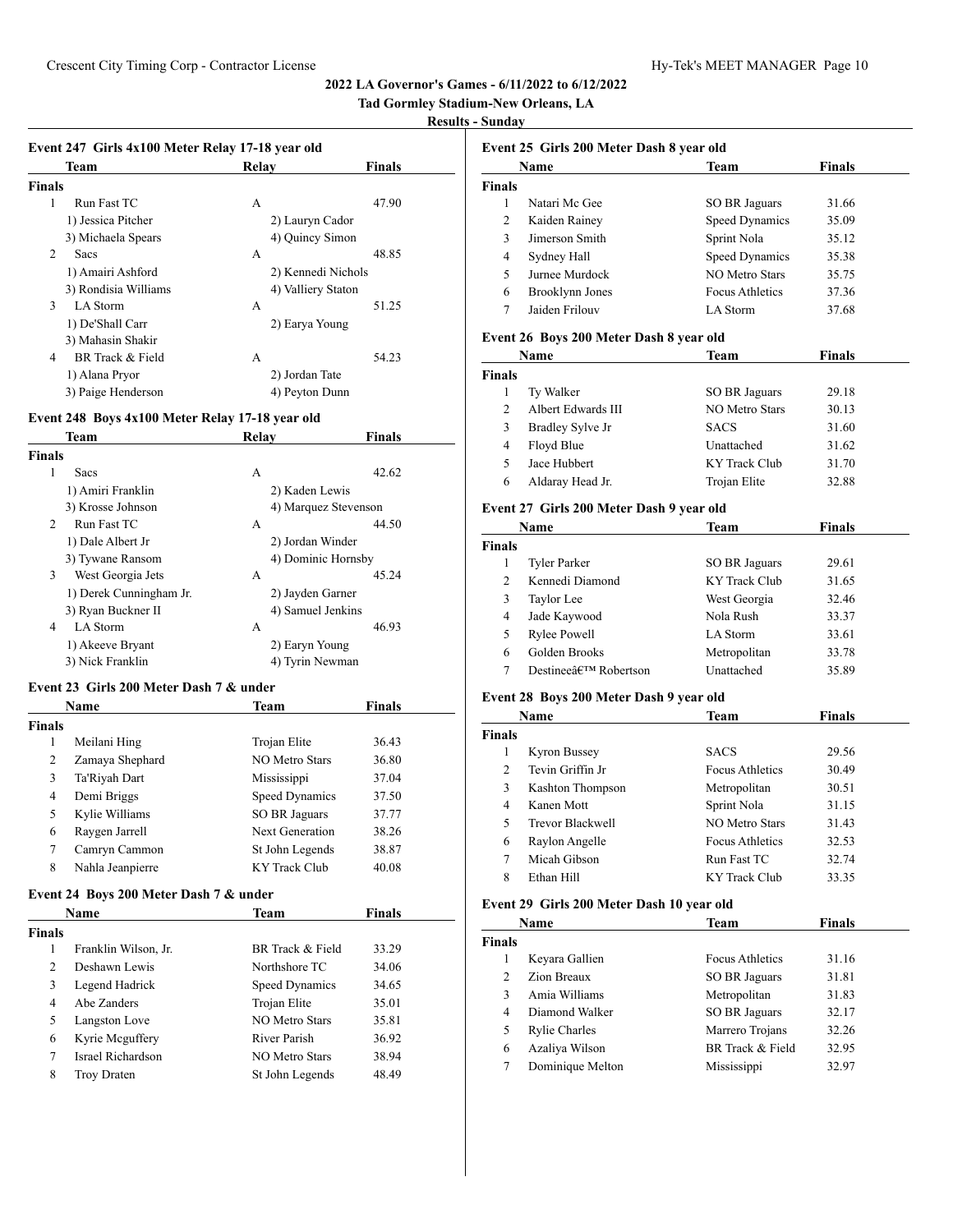# **Tad Gormley Stadium-New Orleans, LA**

## **Results - Sunday**

| <b>Name</b><br><b>Team</b> |                        | <b>Finals</b>    |       |
|----------------------------|------------------------|------------------|-------|
| <b>Finals</b>              |                        |                  |       |
| 1                          | Gerrett Anthony        | KY Track Club    | 27.72 |
| $\overline{2}$             | Durwin Skidmore        | Blackburn Expres | 28.49 |
| 3                          | Gavin Rogers           | SO BR Jaguars    | 29.27 |
| 4                          | Jahlin Livous          | M&M Track & Fiel | 29.47 |
| 5                          | Dave Clark, II         | SO BR Jaguars    | 29.48 |
| 6                          | Julian Rodgers         | NO Metro Stars   | 29.85 |
| 7                          | Daverris Jeanpierre Jr | KY Track Club    | 30.12 |
| 8                          | Carlos Emery Jr        | Next Generation  | 30.39 |

## **Event 31 Girls 200 Meter Dash 11 year old**

|        | Name                  | Team                  | <b>Finals</b> |  |
|--------|-----------------------|-----------------------|---------------|--|
| Finals |                       |                       |               |  |
|        | Autumn Brown          | SO BR Jaguars         | 27.32         |  |
| 2      | Ja'Niyah Lewis        | <b>SO BR Jaguars</b>  | 28.01         |  |
| 3      | <b>Emoiree Rogers</b> | <b>SO BR Jaguars</b>  | 28.51         |  |
| 4      | Laila Williams        | <b>SO BR Jaguars</b>  | 29.28         |  |
| 5      | Kylii Joseph          | Speed Dynamics        | 29.72         |  |
| 6      | Jailah Alexander      | Marrero Trojans       | 29.84         |  |
|        | Lauren Hadrick        | <b>Speed Dynamics</b> | 31.53         |  |
|        |                       |                       |               |  |

## **Event 32 Boys 200 Meter Dash 11 year old**

|        | <b>Name</b>        | Team           | <b>Finals</b> |  |
|--------|--------------------|----------------|---------------|--|
| Finals |                    |                |               |  |
| 1      | <b>Troy Brooks</b> | LA Storm       | 27.24         |  |
| 2      | Kenneth Lloyd Jr   | Metropolitan   | 27.56         |  |
| 3      | Derwyn Arline      | Speed Dynamics | 27.83         |  |
| 4      | Julius Hunt Jr     | Metropolitan   | 28.60         |  |
| 5      | Te'Jay Tillman     | Speed Dynamics | 29.59         |  |
| 6      | Braylon Coler      | Udp Track      | 29.63         |  |
|        | Za'Ben Bolds       | Nola Rush      | 29.74         |  |
|        |                    |                |               |  |

## **Event 33 Girls 200 Meter Dash 12 year old**

|        | <b>Name</b>       | <b>Team</b>    | Finals |  |
|--------|-------------------|----------------|--------|--|
| Finals |                   |                |        |  |
| 1      | Aaliyah Lane      | Sprint Nola    | 26.12  |  |
| 2      | Kenli Addison     | SO BR Jaguars  | 27.05  |  |
| 3      | Floydasha Dillion | Trojan Elite   | 27.23  |  |
| 4      | Laylah Orange     | Hattiesburg    | 27.31  |  |
| 5      | Kendyl Black      | Mississippi    | 28.53  |  |
| 6      | Nia Zanders       | Speed Dynamics | 28.65  |  |
| 7      | Queen Lewis       | LA Storm       | 28.75  |  |
| 8      | Khloe Smith       | Mississippi    | 29.48  |  |

# **Event 34 Boys 200 Meter Dash 12 year old**

|        | Name                | Team             | <b>Finals</b> |
|--------|---------------------|------------------|---------------|
| Finals |                     |                  |               |
|        | Cayden Lucien       | Run Fast TC      | 26.13         |
| 2      | Derrick Bilbo       | Sprint Nola      | 27.85         |
|        | Terence Connor      | St John Legends  | 29.08         |
| 4      | Landen Williams     | Sprint Nola      | 29.47         |
|        | Jayden Jones        | Next Generation  | 31.24         |
| 6      | Andre' Stevens, Jr. | BR Track & Field | 31.84         |

|        | Event 35 Girls 200 Meter Dash 13 year old |                        |               |  |
|--------|-------------------------------------------|------------------------|---------------|--|
|        | Name                                      | Team                   | <b>Finals</b> |  |
| Finals |                                           |                        |               |  |
|        | Dai'Jah Robertson                         | Unattached             | 26.03         |  |
| 2      | Dominique Cyprian                         | LA Storm               | 27.21         |  |
| 3      | Kenly Lewis                               | <b>NO Metro Stars</b>  | 27.51         |  |
| 4      | Aumni Dillon                              | Hattiesburg            | 27.83         |  |
| 5      | Laiyla Vaughn                             | Nola Rush              | 28.00         |  |
| 6      | <b>Brooklyn Perkins</b>                   | Speed Dynamics         | 28.62         |  |
| 7      | Bria James                                | LA Storm               | 28.70         |  |
| 8      | Ja'Nia Zenon                              | <b>Focus Athletics</b> | 28.72         |  |

## **Event 36 Boys 200 Meter Dash 13 year old**

|               | <b>Name</b>          | Team                    | <b>Finals</b> |  |
|---------------|----------------------|-------------------------|---------------|--|
| <b>Finals</b> |                      |                         |               |  |
|               | Cameron Florent      | <b>St Charles Strid</b> | 23.86         |  |
| $\mathcal{L}$ | Braedon Gautier      | NO Metro Stars          | 23.90         |  |
| 3             | Brennen Tardy        | Metropolitan            | 26.07         |  |
| 4             | Jacob Scott          | <b>SO BR Jaguars</b>    | 26.31         |  |
| 5             | Thomas Brown         | LA Storm                | 26.65         |  |
| 6             | Drayden Martin-Young | Mississippi             | 26.67         |  |
| 7             | Logan Love           | LA Storm                | 27.29         |  |
| 8             | Brendin Hannah       | Hattiesburg             | 27.45         |  |

#### **Event 37 Girls 200 Meter Dash 14 year old**

|               | Name                  | Team           | <b>Finals</b> |  |
|---------------|-----------------------|----------------|---------------|--|
| <b>Finals</b> |                       |                |               |  |
|               | Charve Gibson         | R.A.D.L. Track | 26.25         |  |
| 2             | Jaleyia Woods         | KY Track Club  | 26.28         |  |
| 3             | <b>Aldany Dupree</b>  | SO BR Jaguars  | 26.33         |  |
| 4             | Jordyn Moody          | Hattiesburg    | 27.13         |  |
| 5             | <b>Madison Rogers</b> | Sprint Nola    | 28.37         |  |
| 6             | Brelynn Odom          | Port City Rain | 28.81         |  |
| 7             | Marli Hayes           | Run Fast TC    | 28.84         |  |

#### **Event 38 Boys 200 Meter Dash 14 year old**

|                | Name               | Team                 | <b>Finals</b> |
|----------------|--------------------|----------------------|---------------|
| <b>Finals</b>  |                    |                      |               |
|                | Dillan Carter      | <b>LA</b> Storm      | 23.50         |
| $\mathfrak{D}$ | Micah Green        | <b>SACS</b>          | 23.58         |
| 3              | Amonte Reed        | LA Storm             | 24.64         |
| 4              | Jamahad Robinson   | R.A.D.L. Track       | 24.78         |
| 5              | Landyn House       | Mississippi          | 25.00         |
| 6              | Trezman Richardson | Trojan Elite         | 25.19         |
|                | Galen Conrad       | <b>SO BR Jaguars</b> | 37.14         |

# **Event 39 Girls 200 Meter Dash 15-16 year old**

| Name          |                 | Team         | <b>Finals</b> |  |
|---------------|-----------------|--------------|---------------|--|
| <b>Finals</b> |                 |              |               |  |
|               | Makeriah Harris | Run Fast TC  | 24.72         |  |
| 2             | Jalya Mason     | Run Fast TC  | 25.45         |  |
| 3             | London Parker   | Run Fast TC  | 25.46         |  |
| 4             | Lazariah Garner | Run Fast TC  | 26.56         |  |
| 5             | Jaya Lucas      | Udp Track    | 26.83         |  |
| 6             | Zahara Walker   | West Georgia | 27.30         |  |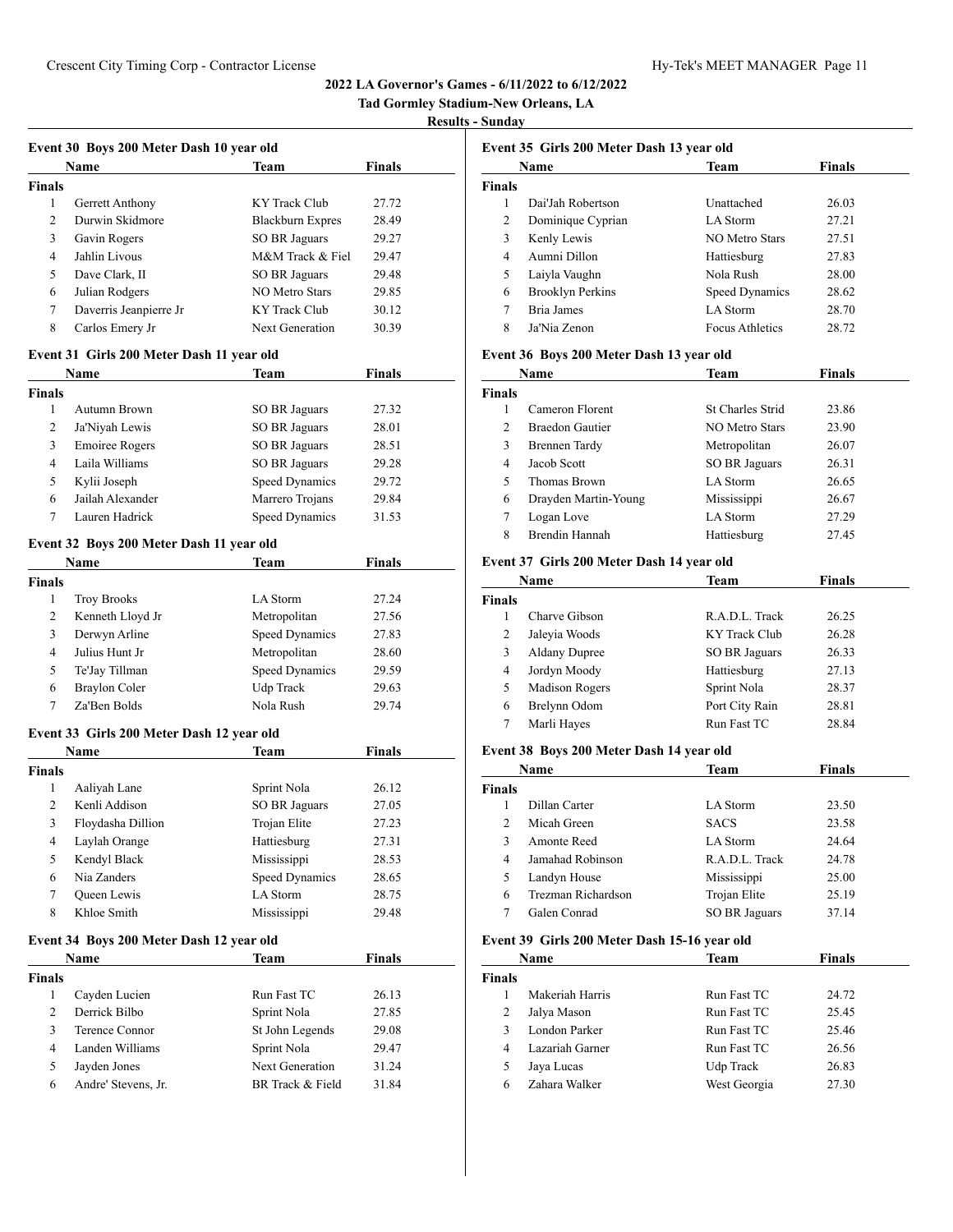# **Tad Gormley Stadium-New Orleans, LA**

#### **Results - Sunday**

| <b>Name</b>    |                   | Team             | <b>Finals</b> |
|----------------|-------------------|------------------|---------------|
| <b>Finals</b>  |                   |                  |               |
| 1              | Jermaine Brown    | Trojan Elite     | 21.92         |
| 2              | Rahji Dennis      | Trojan Elite     | 22.68         |
| 3              | Xayden Hunt       | West Georgia     | 23.52         |
| $\overline{4}$ | Alvin Celestine   | Udp Track        | 23.53         |
| 5              | Callahan Leahy    | SE LA Roadrunner | 24.07         |
| 6              | Dernell Arline    | Speed Dynamics   | 24.65         |
| 7              | Ramon Williams Jr | Speed Dynamics   | 24.94         |
|                |                   |                  |               |

# **Event 41 Girls 200 Meter Dash 17-18 year old**

| <b>Name</b>   |                       | Team             | <b>Finals</b> |
|---------------|-----------------------|------------------|---------------|
| <b>Finals</b> |                       |                  |               |
|               | Rondisia Williams     | <b>SACS</b>      | 24.99         |
| 2             | Quincy Simon          | Run Fast TC      | 25.04         |
| 3             | Amairi Ashford        | <b>SACS</b>      | 25.25         |
| 4             | <b>Hailey Ayers</b>   | Cypress Longhorn | 25.72         |
| 5             | Reese Johnson         | SE LA Roadrunner | 25.84         |
| 6             | Ayanah Goode-Williams | St John Legends  | 26.83         |
|               | Madyson Kent          | SO BR Jaguars    | 27.41         |

## **Event 42 Boys 200 Meter Dash 17-18 year old**

| <b>Name</b>            | Team          | <b>Finals</b> |  |
|------------------------|---------------|---------------|--|
|                        |               |               |  |
| Marquez Stevenson      | <b>SACS</b>   | 21.55         |  |
| Krosse Johnson         | <b>SACS</b>   | 21.69         |  |
| Darryl George          | Run Fast TC   | 22.13         |  |
| Gabriel Clement II     | Unattached    | 22.31         |  |
| <b>J'Marcus Sewell</b> | SO BR Jaguars | 22.47         |  |
| Derek Cunningham Jr.   | West Georgia  | 22.74         |  |
|                        |               |               |  |

#### **Event 250 Boys 4x400 Meter Relay 10 year old**

| Team             | Relav             | <b>Finals</b> |
|------------------|-------------------|---------------|
| Finals           |                   |               |
| SO BR Jaguars    | А                 | 4:50.84       |
| 1) Chase Woods   | 2) Dave Clark, II |               |
| 3) Kenyon Conrad | 4) Tyson Wells    |               |

## **Event 251 Girls 4x400 Meter Relay 12 year old**

| <b>Team</b>             | Relay             | <b>Finals</b>       |
|-------------------------|-------------------|---------------------|
| Finals                  |                   |                     |
| 1<br>SO BR Jaguars      | А                 | 4:24.53             |
| 1) Autumn Brown         |                   | 2) Destiny Harrison |
| 3) Ja'Niyah Lewis       | 4) Kenli Addison  |                     |
| Trojan Elite Track<br>2 | А                 | 4:49.08             |
| 1) Alaiyah Griffin      | 2) Chloe Carter   |                     |
| 3) Floydasha Dillion    |                   | 4) Taylor Duplessis |
| 3<br>Speed Dynamics     | А                 | 5:27.49             |
| 1) Nia Zanders          | 2) Paris Robinson |                     |
| 3) Skyy Hadrick         | 4) Ya'Myri Brown  |                     |
| NO Metro Stars<br>4     | А                 | 5:27.55             |
| 1) Amara Delong         | 2) Ana Rossi      |                     |
| 3) Jaelyn Jackson       | 4) Nyla Tate      |                     |
|                         |                   |                     |

| Event 252 Boys 4x400 Meter Relay 12 year old |                  |                     |  |  |
|----------------------------------------------|------------------|---------------------|--|--|
| <b>Team</b>                                  | Relav            | <b>Finals</b>       |  |  |
| <b>Finals</b>                                |                  |                     |  |  |
| <b>SO BR Jaguars</b>                         | А                | 4:10.00             |  |  |
| 1) David West                                | 2) Devin Collins |                     |  |  |
| 3) Mason Boyd                                |                  | 4) Urijah Robillard |  |  |
| SO BR Jaguars                                | B                | 4:19.51             |  |  |
| 1) Bryant Franklin                           | 2) Collin Woods  |                     |  |  |
| 3) Jayden Hatch                              |                  | 4) Kayden Craven    |  |  |
| KY Track Club                                | А                | 5:03.43             |  |  |
| 1) Derquane Sims                             | 2) Kaden Spears  |                     |  |  |
| 3) Keith Kornbacher III                      |                  | 4) Gregory Handy    |  |  |
|                                              |                  |                     |  |  |

#### **Event 255 Girls 4x400 Meter Relay 14 year old**

| Team                | Relay             | <b>Finals</b>         |
|---------------------|-------------------|-----------------------|
| <b>Finals</b>       |                   |                       |
| Run Fast TC         | А                 | 4:17.09               |
| 1) Destinee Wilfred |                   | 2) Dynasty Wilfred    |
| 3) Nyla Pierre      | 4) Unique Warren  |                       |
| 2<br>Sacs           | А                 | 4:36.77               |
| 1) Devyn Hubbard    |                   | 2) Marcayla Stevenson |
| 3) Mi'Leah Harris   | 4) Sophia Parnell |                       |

#### **Event 257 Girls 4x400 Meter Relay 15-16 year old**

|               | <b>Team</b>           | Relay            | <b>Finals</b>             |
|---------------|-----------------------|------------------|---------------------------|
| <b>Finals</b> |                       |                  |                           |
| 1             | Run Fast TC           | А                | 3:58.78                   |
|               | 1) Jalya Mason        | 2) Laila Johnson |                           |
|               | 3) London Parker      |                  | 4) Makeriah Harris        |
| $\mathcal{L}$ | Run Fast TC           | B                | 4:12.19                   |
|               | 1) Dezyer Wilfred     |                  | 2) Karlise Davison        |
|               | 3) Lazariah Garner    | 4) Lyric Walker  |                           |
| 3             | <b>NO Metro Stars</b> | А                | 4:20.79                   |
|               | 1) Alexandra Oliveri  | 2) Olivia Bordes |                           |
|               | 3) Remi Cousin        |                  | 4) Sahara Cooper-Okpalobi |

#### **Event 258 Boys 4x400 Meter Relay 15-16 year old**

|               | Team                  | Relay             | <b>Finals</b>       |
|---------------|-----------------------|-------------------|---------------------|
| <b>Finals</b> |                       |                   |                     |
|               | Run Fast TC           | А                 | 3:34.27             |
|               | 1) Alden Dupree       | 2) Corbe Bell     |                     |
|               | 3) Dylan Evans        | 4) Roy Vance      |                     |
| 2             | Marrero Trojans       | А                 | 3:55.64             |
|               | 1) Jaylon Wilson      | 2) Joshua Johnson |                     |
|               | 3) Kurtis Milburn     | 4) Santana Jolla  |                     |
| 3             | Marrero Trojans       | B                 | 4:09.55             |
|               | 1) Jaden Richardson   | 2) Josha Hamilton |                     |
|               | 3) Kristopher Coleman |                   | 4) Nathaniel Dunbar |

#### **Event 260 Boys 4x400 Meter Relay 17-18 year old**

| Team               |                 | Relay           | Finals  |
|--------------------|-----------------|-----------------|---------|
| Finals             |                 |                 |         |
|                    | Sprint Nola     | А               | 3:28.75 |
|                    | 1) Camren Hardy | 2) Jeremy Geary |         |
| 3) Joshua Lawrence |                 | 4) Markel Myles |         |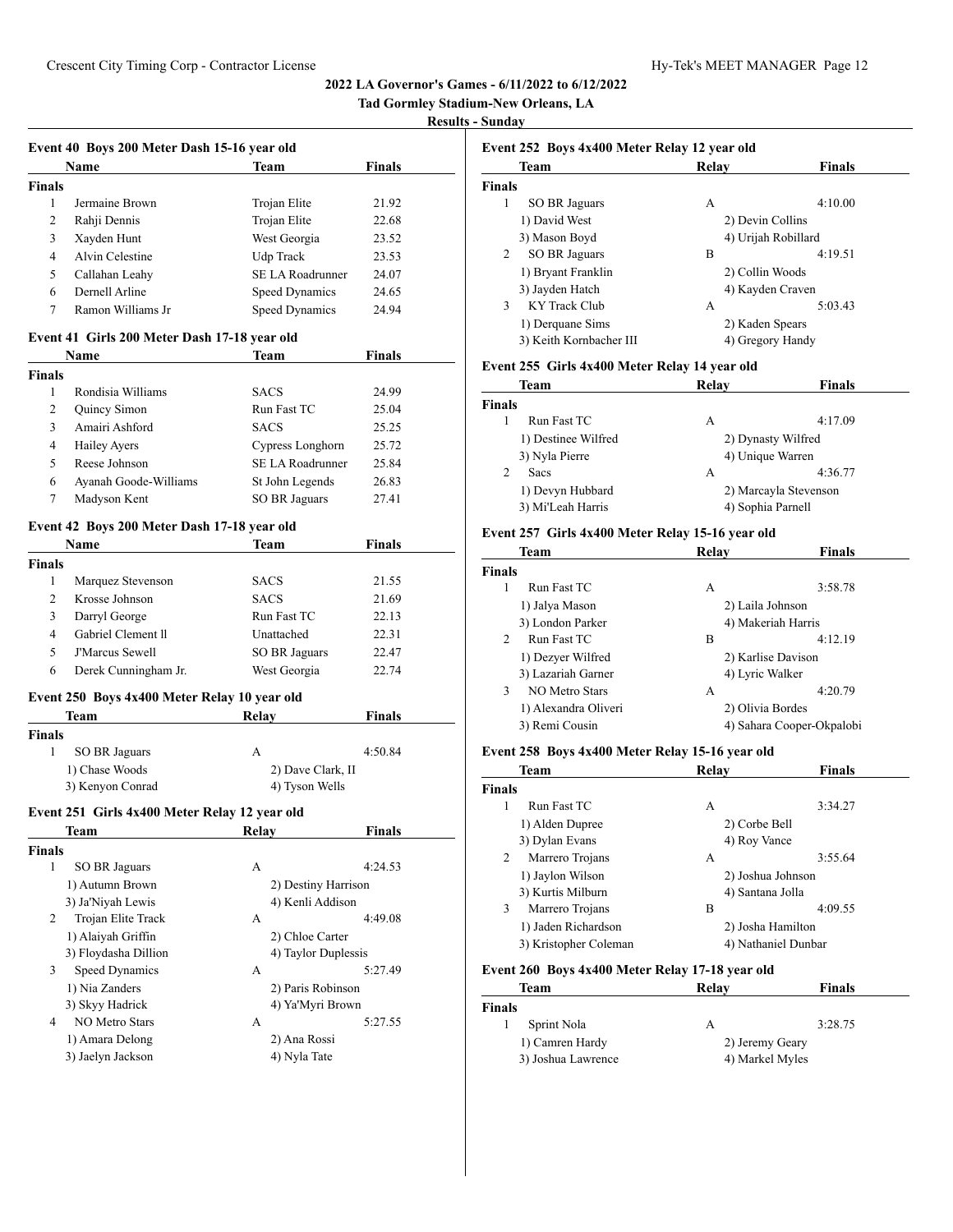# **Tad Gormley Stadium-New Orleans, LA**

# **Results - S**

|                |                                            | Finals  (Event 260 Boys 4x400 Meter Relay 17-18 year old) |               |  |
|----------------|--------------------------------------------|-----------------------------------------------------------|---------------|--|
|                | Team                                       | Relay                                                     | <b>Finals</b> |  |
| 2              | Run Fast TC                                | А                                                         | 3:31.06       |  |
|                | 1) Corithian Walker                        | 2) Darryl George                                          |               |  |
|                | 3) Jordan Winder                           | 4) Tywane Ransom                                          |               |  |
|                | Event 169 Girls Triple Jump 17-18 year old |                                                           |               |  |
|                | Name                                       | Team                                                      | <b>Finals</b> |  |
| <b>Finals</b>  |                                            |                                                           |               |  |
| 1              | Ke'Yona Gabriel                            | Tri City Flyers                                           | 39-09.00      |  |
| 2              | Simone Castelluccio                        | Unattached                                                | 37-04.25      |  |
| 3              | Zoriahn Davis                              | No Limit Speed                                            | 33-11.25      |  |
| 4              | Valliery Staton                            | <b>SACS</b>                                               | 32-09.00      |  |
| 5              | Peyton Dunn                                | BR Track & Field                                          | 32-05.50      |  |
| 6              | Tyaunna Dempsey                            | SO BR Jaguars                                             | 32-00.75      |  |
| 7              | Alana Pryor                                | BR Track & Field                                          | 31-03.75      |  |
| 8              | Sincere Wilson                             | Run Fast TC                                               | 31-03.25      |  |
| 9              | Jordan Tate                                | BR Track & Field                                          | 27-08.25      |  |
|                | Event 170 Boys Triple Jump 17-18 year old  |                                                           |               |  |
|                | Name                                       | Team                                                      | <b>Finals</b> |  |
| <b>Finals</b>  |                                            |                                                           |               |  |
| 1              | <b>Tyler Hayes</b>                         | Trojan Elite                                              | 42-06.00      |  |
| 2              | Dakyren Sullivan                           | Port City Rain                                            | 41-10.50      |  |
| 3              | Falon Short                                | Unattached                                                | 41-10.00      |  |
| 4              | Dale Albert Jr                             | Run Fast TC                                               | 41-02.00      |  |
| 5              | Larrell Hadrick                            | Speed Dynamics                                            | 41-01.00      |  |
| 6              | Devon Washington                           | <b>SACS</b>                                               | 40-06.00      |  |
| 7              | <b>August Berner</b>                       | Speed Dynamics                                            | 40-03.00      |  |
| 8              | Marquis Trainer                            | Port City Rain                                            | 38-02.75      |  |
| 9              | Larry Singleton                            | BR Track & Field                                          | 36-02.00      |  |
| ---            | Jamie Brown                                | Trojan Elite                                              | ND.           |  |
| ---            | Sterling Jefferson                         | Port City Rain                                            | ND            |  |
|                | Event 167 Girls Triple Jump 15-16 year old |                                                           |               |  |
|                | Name                                       | Team                                                      | <b>Finals</b> |  |
| <b>Finals</b>  |                                            |                                                           |               |  |
| 1              | Lauryn Lewis                               | St John Legends                                           | 32-02.50      |  |
| 2              | Camryn Clayton                             | <b>SO BR Jaguars</b>                                      | 31-05.50      |  |
| 3              | Ciera Cammon                               | St John Legends                                           | 31-04.75      |  |
| $\overline{A}$ | Chantel Hall                               | BR Track & Field                                          | 28-09.25      |  |
| 5              | Maicie Broussard                           | SE LA Roadrunner 26-11.00                                 |               |  |
|                | Event 168 Boys Triple Jump 15-16 year old  |                                                           |               |  |
|                | Name                                       | <b>Team</b>                                               | <b>Finals</b> |  |
| <b>Finals</b>  |                                            |                                                           |               |  |
| 1              | Jermaine Brown                             | Trojan Elite                                              | 41-04.50      |  |
| 2              | Kyron Sumler                               | Trojan Elite                                              | 40-01.00      |  |
| 3              | Jayden Hiles                               | Unattached                                                | 38-07.00      |  |
| 4              | Jamyron Fazande                            | Marrero Trojans                                           | 37-09.50      |  |
| 5              | Xayden Hunt                                | West Georgia                                              | 37-00.00      |  |
| 6              | Jamaaj Nellon                              | Speed Dynamics                                            | 36-10.00      |  |
| 7              | Remaj Nixon                                | <b>SO BR Jaguars</b>                                      | 36-05.50      |  |
| 8              | Owen Hankins                               | Holmes Speed                                              | 34-06.75      |  |
|                |                                            |                                                           |               |  |
|                |                                            |                                                           |               |  |

|                  | Event 165 Girls Triple Jump 14 year old  |                        |                                                                    |
|------------------|------------------------------------------|------------------------|--------------------------------------------------------------------|
|                  | Name                                     | Team                   | <b>Finals</b>                                                      |
| <b>Finals</b>    |                                          |                        |                                                                    |
| $\mathbf{1}$     | Brelynn Odom                             | Port City Rain         | 32-07.75                                                           |
| 2                | Sophia Briscoe                           | Nola Rush              | 30-07.75                                                           |
| ---              | Ally Collins                             | Holmes Speed           | ND                                                                 |
|                  | Event 166 Boys Triple Jump 14 year old   |                        |                                                                    |
|                  | Name                                     | Team                   | <b>Finals</b>                                                      |
| <b>Finals</b>    |                                          |                        |                                                                    |
| 1                | Jaivyn Washington                        | SO BR Jaguars          | 37-06.00                                                           |
| 2                | Gavin Sinegal                            | <b>Focus Athletics</b> | 31-11.50                                                           |
| 3                | Tonyun Tackno                            | Run Fast TC            | 29-03.00                                                           |
| 4                | Wendell Riggins III                      | LA Storm               | 27-08.00                                                           |
|                  | Event 163 Girls Triple Jump 13 year old  |                        |                                                                    |
|                  | Name                                     | Team                   | Finals                                                             |
| Finals           |                                          |                        |                                                                    |
| 1                | Makyla Hiles                             | Unattached             | 30-04.25                                                           |
| 2                | Chani Cammon                             | St John Legends        | 29-11.75                                                           |
| 3                | Ashlyn Dillon                            | Hattiesburg            | 27-09.00                                                           |
| 4                | Maribel Andrade                          | Holmes Speed           | 25-01.00                                                           |
| 5                | Aspen Dillon                             | Hattiesburg            | 24-09.00                                                           |
|                  | Event 164 Boys Triple Jump 13 year old   |                        |                                                                    |
|                  | Name                                     | Team                   | Finals                                                             |
| <b>Finals</b>    |                                          |                        |                                                                    |
| 1                | Brendin Hannah                           | Hattiesburg            | 30-07.00                                                           |
|                  |                                          |                        |                                                                    |
|                  | Event 187 Girls Discus Throw 11 year old |                        |                                                                    |
|                  | Name                                     | Team                   | Finals                                                             |
|                  |                                          |                        |                                                                    |
| 1                | Kiyari Ivey                              | <b>NO Metro Stars</b>  | 44-08                                                              |
| 2                | Bella Washington                         | <b>NO Metro Stars</b>  | $32 - 10$                                                          |
|                  | Event 188 Boys Discus Throw 11 year old  |                        |                                                                    |
|                  | Name                                     | <b>Team</b>            |                                                                    |
|                  |                                          |                        | <b>Finals</b>                                                      |
| 1                | James Wever Edmondson                    | <b>NO Metro Stars</b>  |                                                                    |
| $\overline{2}$   | <b>Andrew Martin</b>                     | Unattached             | 50-09<br>46-09                                                     |
|                  | Event 189 Girls Discus Throw 12 year old |                        |                                                                    |
| Finals<br>Finals | Name                                     | Team                   |                                                                    |
| <b>Finals</b>    |                                          |                        |                                                                    |
| 1                | Arielle Bynum                            | KY Track Club          |                                                                    |
| 1                | Ja'Nyla Drennan                          | Trojan Elite           |                                                                    |
| 3                | Arianna Bynum                            | <b>KY</b> Track Club   |                                                                    |
| 4                | Aria Blue                                | Nola Rush              |                                                                    |
|                  | Event 190 Boys Discus Throw 12 year old  |                        |                                                                    |
|                  | Name                                     | Team                   | <b>Finals</b><br>57-03<br>57-03<br>41-07<br>31-09<br><b>Finals</b> |
| <b>Finals</b>    |                                          |                        |                                                                    |
| 1                | Codie Washington                         | KY Track Club          | 57-01                                                              |
| 2                | Kameron White                            | Speed Dynamics         | 50-04                                                              |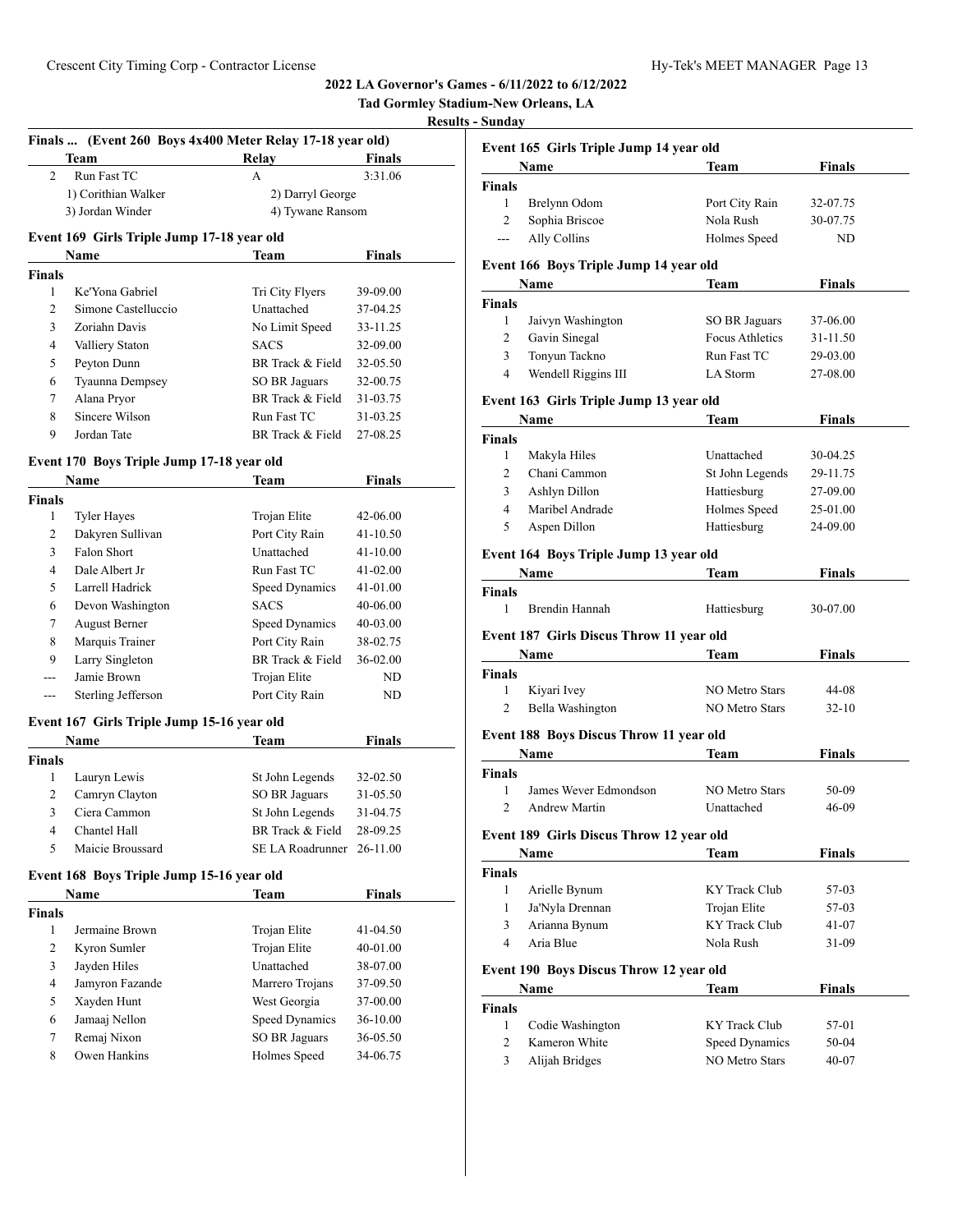| Tad Gormley Stadium-New Orleans, LA |                  |  |  |
|-------------------------------------|------------------|--|--|
|                                     | <b>n</b> 1. a 1. |  |  |

# **Results - Sunday**

|               | Event 191 Girls Discus Throw 13 year old |                        |               |  |  |
|---------------|------------------------------------------|------------------------|---------------|--|--|
|               | <b>Name</b>                              | <b>Team</b>            | <b>Finals</b> |  |  |
| <b>Finals</b> |                                          |                        |               |  |  |
|               | Malaya Lewis                             | Nola Rush              | 61-06         |  |  |
| 2             | Evan Moller                              | Nola Rush              | $50-03$       |  |  |
| 3             | Kinsley Leblanc                          | <b>Focus Athletics</b> | 46-07         |  |  |
| 4             | Mckenzi Haralson                         | St John Legends        | 37-07         |  |  |

#### **Event 192 Boys Discus Throw 13 year old**

|        | <b>Name</b>     | Team            | <b>Finals</b> |  |
|--------|-----------------|-----------------|---------------|--|
| Finals |                 |                 |               |  |
|        | Jaydon Garnett  | KY Track Club   | $93 - 05$     |  |
| 2      | Gerald Anthony  | KY Track Club   | $74-11$       |  |
| 3      | Zyaire Shephard | NO Metro Stars  | 69-09         |  |
| 4      | Mickey Hewitt   | St John Legends | 66-11         |  |
| 5      | Jacobe Williams | LA Storm        | $65-10$       |  |
| 6      | Kevin Edwards   | St John Legends | $60 - 11$     |  |

#### **Event 193 Girls Discus Throw 14 year old**

|               | Name                   | Team             | <b>Finals</b> |  |
|---------------|------------------------|------------------|---------------|--|
| <b>Finals</b> |                        |                  |               |  |
|               | M'Kensye King          | BR Track & Field | 73-04         |  |
| 2             | Karri Mack             | BR Track & Field | 68-11         |  |
| 3             | Gabrielle Anthony      | KY Track Club    | 68-10         |  |
| 4             | Kailyn Evans           | KY Track Club    | 60-00         |  |
| 5             | Hannah Cooper-Okpalobi | NO Metro Stars   | 54-11         |  |
| 6             | Courtney Hall          | Nola Rush        | 48-07         |  |
|               | Laila Marchand         | Nola Rush        | $42 - 07$     |  |

#### **Event 194 Boys Discus Throw 14 year old**

|               | Name                 | <b>Team</b>      | <b>Finals</b> |  |
|---------------|----------------------|------------------|---------------|--|
| <b>Finals</b> |                      |                  |               |  |
| 1             | Aden Rhiver          | Holmes Speed     | 120-00        |  |
| 2             | Thaddeus Prosper     | NO Metro Stars   | 110-07        |  |
| 3             | Cole Wilder          | SE LA Roadrunner | $100 - 10$    |  |
| 4             | Raheem Gray          | SO BR Jaguars    | 97-11         |  |
| 5             | Jacob Darville       | KY Track Club    | 78-04         |  |
| 6             | Darrell Jackson III  | KY Track Club    | 76-04         |  |
| 7             | William Hall         | BR Track & Field | 70-01         |  |
| 8             | Hayden Williams      | Trojan Elite     | 69-09         |  |
| 9             | Cristen Carabajal    | Holmes Speed     | 67-06         |  |
| 10            | Jacob Alexie         | Nola Rush        | $65-11$       |  |
| 11            | Princeton Gilyard    | West Georgia     | 61-04         |  |
| 12            | Beau Manno           | Houma Hurricanes | 48-09         |  |
| 13            | Timothy Mcmillan III | Speed Dynamics   | $47 - 11$     |  |
| 14            | Jonathan Kremp       | Holmes Speed     | 47-07         |  |

## **Event 195 Girls Discus Throw 15-16 year old**

|               | <b>Name</b>     | Team             | <b>Finals</b> |  |
|---------------|-----------------|------------------|---------------|--|
| <b>Finals</b> |                 |                  |               |  |
|               | Keva Thomas     | Trojan Elite     | $105 - 10$    |  |
| 2             | Auryona Lomas   | BR Track & Field | 99-08         |  |
| 3             | Aja Creecy      | St John Legends  | 87-07         |  |
| 4             | Amyrie Ivey     | NO Metro Stars   | 84-00         |  |
| 5             | Kierstan Mccord | Clinton Elite    | 61-06         |  |
| 6             | Jolie Dubois    | Nola Rush        | $57-11$       |  |

|    | Deja Day        | BR Track & Field      | 56-03     |
|----|-----------------|-----------------------|-----------|
| 8  | Kennadie Holmes | <b>NO Metro Stars</b> | 50-06     |
| 9  | Kaylee Edwards  | Trojan Elite          | 49-08     |
| 10 | Alivia Bridges  | <b>NO Metro Stars</b> | $45-05$   |
| 11 | Amiya Bullie    | NO Metro Stars        | $45-01$   |
| 12 | Taylor Wright   | BR Track & Field      | $41-07$   |
| 13 | Ja'Mya Green    | BR Track & Field      | $32 - 06$ |
|    |                 |                       |           |

## **Event 196 Boys Discus Throw 15-16 year old**

|               | Name              | Team             | <b>Finals</b> |  |
|---------------|-------------------|------------------|---------------|--|
| <b>Finals</b> |                   |                  |               |  |
|               | Evan Allen        | SE LA Roadrunner | 101-00        |  |
| 2             | Robert Vaughn Jr  | NO Metro Stars   | $92 - 00$     |  |
| 3             | Landon Bolds      | Nola Rush        | 89-01         |  |
| 4             | James Trotter III | KY Track Club    | 88-07         |  |
| 5             | Vernon Robiskie   | Nola Rush        | $75-03$       |  |
| 6             | Micheal Allen     | LA Storm         | 55-04         |  |

## **Event 197 Girls Discus Throw 17-18 year old**

|               | Name              | Team                  | <b>Finals</b> |  |
|---------------|-------------------|-----------------------|---------------|--|
| <b>Finals</b> |                   |                       |               |  |
| 1             | Ambria Langley    | Unattached            | 107-04        |  |
| 2             | Triniti Smith     | BR Track & Field      | 106-11        |  |
| 3             | Rayna Jones       | Trojan Elite          | 99-03         |  |
| 4             | Aniya Davis       | BR Track & Field      | 80-02         |  |
| 5             | Tannar Sims       | Trojan Elite          | 76-08         |  |
| 6             | Divine Celestin   | Nola Rush             | 75-02         |  |
| 7             | Nylah Guidry      | BR Track & Field      | 72-09         |  |
| 8             | Brianna Robertson | NO Metro Stars        | 44-04         |  |
| 9             | Reina Prosper     | <b>NO Metro Stars</b> | 40-07         |  |

#### **Event 198 Boys Discus Throw 17-18 year old**

|        | <b>Name</b>          | Team             | <b>Finals</b> |  |
|--------|----------------------|------------------|---------------|--|
| Finals |                      |                  |               |  |
|        | Maguire Valure       | SE LA Roadrunner | 95-07         |  |
|        | Quinnton Marshall Jr | NO Metro Stars   | 77-06         |  |

## **Event 209 Girls Shot Put 13 year old**

|                | Name             | Team                   | <b>Finals</b> |  |
|----------------|------------------|------------------------|---------------|--|
| <b>Finals</b>  |                  |                        |               |  |
|                | Malaya Lewis     | Nola Rush              | 31-10.75      |  |
| $\mathfrak{D}$ | Jada Recasner    | NO Metro Stars         | 28-05.25      |  |
| 3              | Evan Moller      | Nola Rush              | 22-08.75      |  |
| 4              | Mckenzi Haralson | St John Legends        | 22-06.75      |  |
| 5              | Kinsley Leblanc  | <b>Focus Athletics</b> | 22-03.75      |  |
| 6              | Isabella Derouen | No Limit Speed         | 16-11.75      |  |

#### **Event 210 Boys Shot Put 13 year old**

|        | Name             | Team            | <b>Finals</b> |  |
|--------|------------------|-----------------|---------------|--|
| Finals |                  |                 |               |  |
|        | Jaydon Garnett   | KY Track Club   | 33-10.25      |  |
| 2      | Zyaire Shephard  | NO Metro Stars  | 31-00.00      |  |
| 3      | Mickey Hewitt    | St John Legends | 27-01.00      |  |
| 4      | Gerald Anthony   | KY Track Club   | 24-01.50      |  |
| 5      | Kevin Edwards    | St John Legends | 23-04.50      |  |
| 6      | Jacobe Williams  | LA Storm        | 22-03.75      |  |
|        | Michael Williams | NO Metro Stars  | 20-09.00      |  |
|        |                  |                 |               |  |